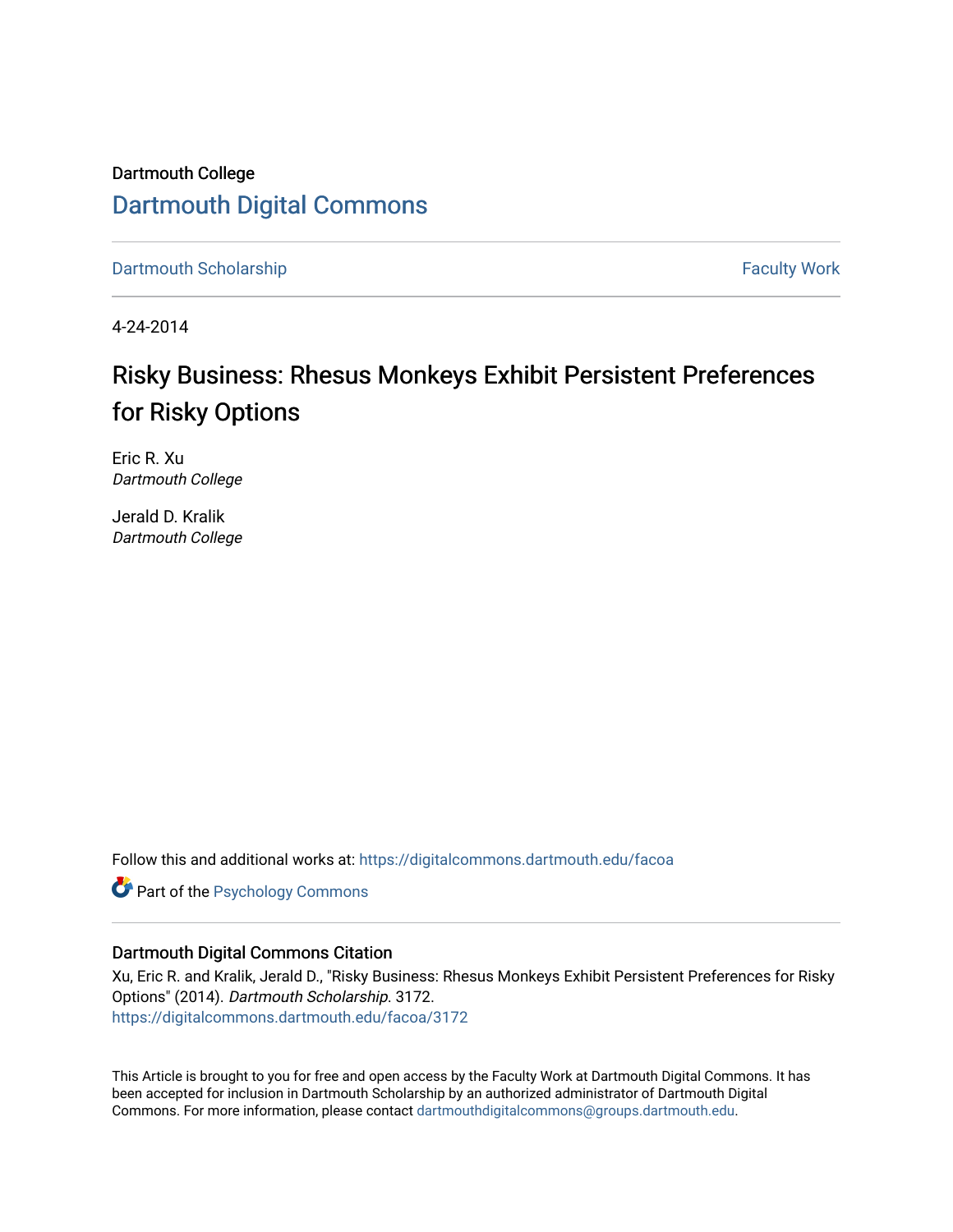

# [Risky business: rhesus monkeys exhibit persistent](http://www.frontiersin.org/Journal/10.3389/fpsyg.2014.00258/abstract) preferences for risky options

## *[Eric R. Xu\\*](http://community.frontiersin.org/people/u/124214) and [Jerald D. Kralik](http://community.frontiersin.org/people/u/110299)*

Department of Psychological and Brain Sciences, Dartmouth College, Hanover, NH, USA

#### *Edited by:*

Leslie Ungerleider, National Institute of Mental Health, USA

#### *Reviewed by:*

Mark G. Baxter, Mount Sinai School of Medicine, USA Andrew H. Bell, Medical Research Council Cognition and Brain Sciences Unit, UK Ning Liu, National Institutes of Health, USA

#### *\*Correspondence:*

Eric R. Xu, Department of Psychological and Brain Sciences, Dartmouth College, 6207 Moore Hall, Hanover, NH 03755, USA e-mail: [eric.r.xu@dartmouth.edu](mailto:eric.r.xu@dartmouth.edu)

Rhesus monkeys have been shown to prefer risky over safe options in experiential decisionmaking tasks. These findings might be due, however, to specific contextual factors, such as small amounts of fluid reward and minimal costs for risk-taking. To better understand the factors affecting decision-making under risk in rhesus monkeys, we tested multiple factors designed to increase the stakes including larger reward amounts, distinct food items rather than fluid reward, a smaller number of trials per session, and risky options with greater variation that also included non-rewarded outcomes. We found a consistent preference for risky options, except when the expected value of the safe option was greater than the risky option. Thus, with equivalent mean utilities between the safe and risky options, rhesus monkeys appear to have a robust preference for the risky options in a broad range of circumstances, akin to the preferences found in human children and some adults in similar tasks. One account for this result is that monkeys make their choices based on the salience of the largest payoff, without integrating likelihood and value across trials. A related idea is that they fail to override an impulsive tendency to select the option with the potential to obtain the highest possible outcome. Our results rule out strict versions of both accounts and contribute to an understanding of the diversity of risky decision-making among primates.

#### **Keywords: risk, decision-making, choice, reward value, gambling, primates**

## **INTRODUCTION**

Our lives are filled with choices, and many choice options involve an element of uncertainty or risk. In principle, people should prefer options with the highest expected value, but in practice, different choices often prevail. Expressed in economic terms, people do not consistently maximize utility. The reason appears to involve the difficulty in computing utility, especially in natural conditions, when options are many and the outcomes uncertain or risky. We focus here on risky options, and we broadly define an option's risk [level as the variation in its potential reward outcomes \(](#page-12-0)Weber et al., [2004](#page-12-0); [McCoy and Platt](#page-11-0), [2005;](#page-11-0) [Hayden et al., 2008](#page-11-0)). Thus, an option with more than one potential outcome is risky and contains inherent opportunity costs based on the missed opportunities of the unchosen options.

Consider the calculations required to compare a safe option to a risky one. A safe option could involve receiving \$1 for every choice. A risky option with the same average value could involve receiving \$2, but only for half of the choices, with the other half yielding nothing. The expected utility of the risky option is a function of the potential outcome values and their likelihoods:  $($2 \times 0.5) + ($0 \times 0.5) = $1.$  It is easy to see how such calculations could become computationally demanding with, for e.g., multiple choice options, each with multiple possible outcomes with different likelihoods.

Because of this computational complexity, our decisionmaking mechanisms have evolved to manage it using heuristics that substitute computationally difficult calculations with approximations [\(Tversky and Kahneman](#page-11-0), [1974,](#page-11-0) [1981;](#page-11-0) [Kahneman et al.](#page-11-0), [1982](#page-11-0); [Kahneman and Frederick, 2002;](#page-11-0) [Chen et al., 2006;](#page-10-0) Kahneman, [2011;](#page-11-0) [Lakshminarayanan et al.](#page-11-0), [2011;](#page-11-0) [Kralik et al., 2012](#page-11-0)). To understand how we make decisions, therefore, it is not sufficient to evaluate precise outcomes; we must also understand the operations of the cognitive processes underlying these heuristics.

In general, people are risk averse and avoid options that may result in a perceived loss of a"lesser"gain, no gain at all, or an actual loss. In addition, when outcome values and likelihoods are difficult to integrate, people tend to focus on specific components, such as the potential perceived losses or missed opportunities (opportunity costs), while ignoring others, such as likelihoods. Because of such factors, how problems are posed affects decision-making [\(Tversky and Kahneman, 1974,](#page-11-0) [1981;](#page-11-0) [Kahneman and Tversky,](#page-11-0) [1984](#page-11-0); [Kahneman](#page-11-0), [2011](#page-11-0)). For example, people's preferences are influenced by whether the outcome contingencies are presented to them in oral or written form, as opposed to those discerned through experience. Choices are also affected by the number of decisions to be made, such as one opportunity to gamble vs. multiple opportunities [\(Montgomery and Adelbratt, 1982;](#page-11-0) [Klos, 2005;](#page-11-0) [Sundali and Croson](#page-11-0), [2006;](#page-11-0) [Rabin and Vayanos](#page-11-0), [2010;](#page-11-0) [Kahneman,](#page-11-0) [2011](#page-11-0)). In one-shot gambles, people appear to be particularly averse to the potential perceived loss and thus tend to select the safer option. With repeated gambles, people take on more risk, believing that the potential for possible perceived loss is mitigated as actual outcomes converge to the expected utilities (which reflects another bias, known as the Samuelson fallacy; [Samuelson, 1963;](#page-11-0) [Montgomery and Adelbratt](#page-11-0), [1982;](#page-11-0) [Klos, 2005](#page-11-0); [Sundali and Croson,](#page-11-0) [2006](#page-11-0); [Rabin and Vayanos, 2010](#page-11-0); [Kahneman, 2011](#page-11-0)).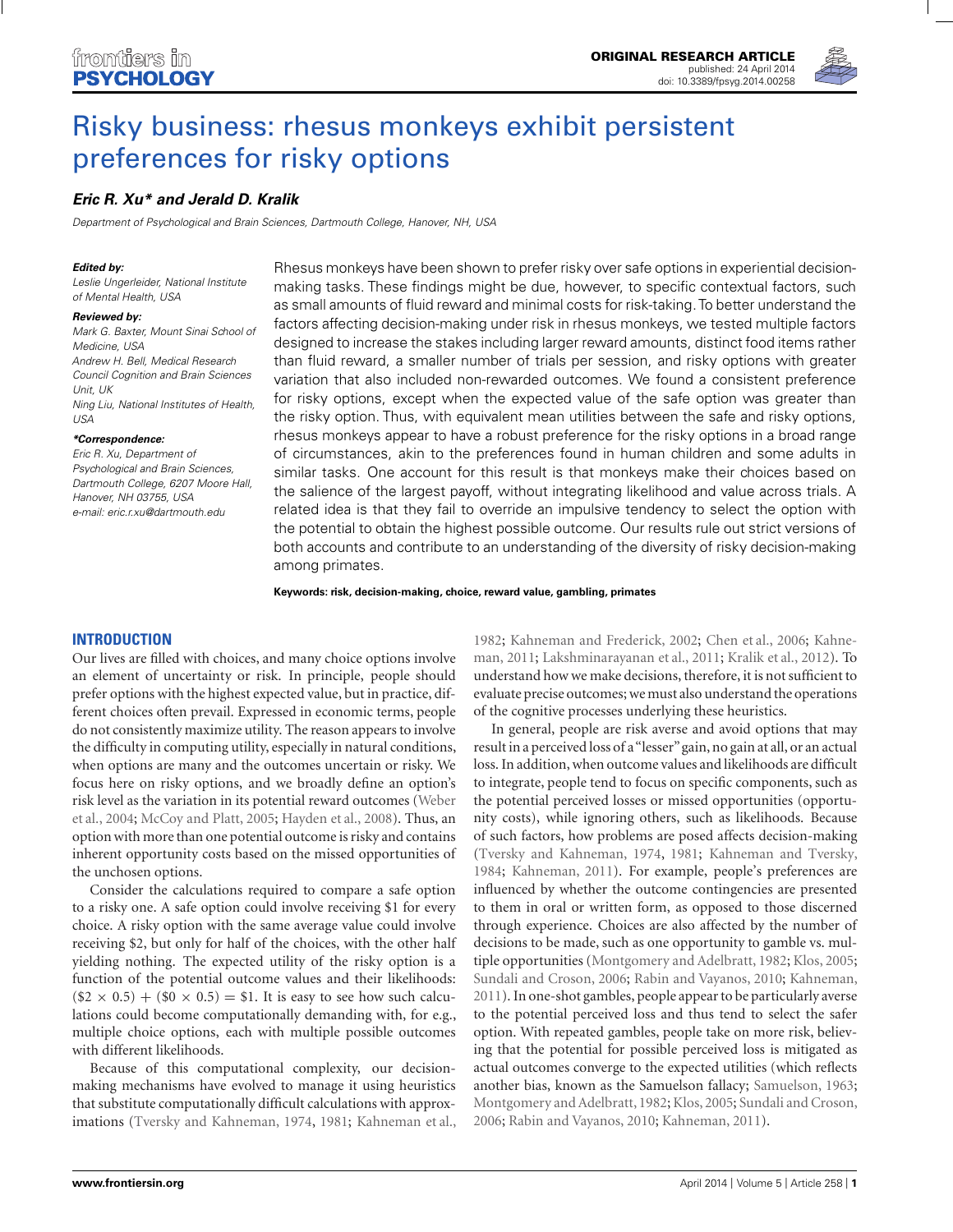Here we focus on experiential problems (as opposed to oral or written ones), which characterizes many problems faced by humans and all of those faced by other animals. Such problems are less susceptible to certain biases, but can still be difficult to evaluate. We also take a comparative perspective, which can provide some insight into the evolutionary history of decision-making processes and can also clarify possible advantages conferred by different types of risk and value assessments under different environmental conditions, independent of language-related and sociocultural factors. We use "risk preference" or "risk-seeking" for a preference for risky over safe options, and "risk aversion" or "safety preference" for *vice versa*.

There is evidence for a risk preference in rhesus monkeys (*Macaca mulatta*), a representative catarrhine monkey and a descendant of the last common ancestor of Old World monkeys, apes, and humans. For choices between options of equal overall expected utility, rhesus monkeys have been shown to have a preference for risky options [\(McCoy and Platt](#page-11-0), [2005;](#page-11-0) [Hayden and Platt,](#page-11-0) [2007;](#page-11-0) [Hayden et al., 2008;](#page-11-0) [O'Neill and Schultz](#page-11-0), [2010](#page-11-0)). For example, they preferred a risky option with a 50/50 chance of either 250 or 50 microliters of fruit juice to a safe option that offered 150 microliters 100% of the time. Recently, however, the generality of this conclusion has been questioned. [Heilbronner and Hayden](#page-11-0) [\(2013](#page-11-0)) suggested that the risk preference of rhesus monkeys might be context dependent, resulting from specific task parameters that might promote risk-seeking. These parameters include small differences in fluid reward, repeated gambles across hundreds, if not thousands, of trials, and short intertrial intervals (ITI) of a few seconds or less. In fact, a recent study found rhesus monkeys to be mildy risk averse (i.e., the percent of risky choices was less than 50%, i.e., risk neutrality, but not significantly so; [Yamada et al., 2013\)](#page-12-0). In this study, rhesus monkeys chose between a certain option that paid off a fixed amount of juice 100% of the time versus a risky option that paid off a particular amount 50% of the time, and nothing 50% of the time. Four conditions were used in which the amount of the safe option was changed. Within each condition five different risky options were used, each of different amounts, and thus the expected utility varied among these five risky options. In only the middle risky option in each condition were the expected utilities of the safe and risky options equal.

It remains unclear exactly why the risk preferences were different in this study versus the others that found a risky preference. Possible explanations include (1) higher amounts of juice used; (2) non-rewarded trials on 50% of risky choices; (3) significant experience with a fixed probability structure for the risky options and multiple different values that could have trained the monkeys to use both probability and value and thus expected utility; and (4) pie charts displayed at the beginning of the trial to represent value that may have helped simplify (e.g., linearize) the value estimation.

To help delineate the key factors, we modified several of them while maintaining equal expected utilities in Experiments 1–6 as in the original studies. After first determining the relative value of three qualitatively different food items, we conducted seven short experiments using them as reward. Compared to the previous studies, we increased the stakes by using fewer trials per session, a longer intertrial interval, larger reward amounts, and greater variation in the risky outcomes. In addition, rather than fluid reward, our study used food items. The risky options also included non-rewarded outcomes [\(Yamada et al., 2013](#page-12-0)). In the first six experiments, the monkeys preferred the risky option. Finally, we tested whether their risk preference was due to a focus on the highest outcome payoff of the risky option (a salience bias), with neglect of likelihoods. Both monkeys exhibited sensitivity to the likelihoods, reversing their preferences to the safe option when it paid off four times more than the risky one.

# **MATERIALS AND METHODS**

## **SUBJECTS**

Two male rhesus monkeys were available for this study, denoted as Monkey T and P, ages 11 and 9, respectively. Animal care and use complied with all current laws, regulations, policies, and guidelines of the United States, the United States Department of Agriculture (USDA), the Public Health Service (PHS), and all procedures were approved by the Institutional Animal Care and Use Committee (IACUC) of Dartmouth College. The Center for Comparative Medicine and Research (CCMR) at Dartmouth maintains a fulltime animal care and veterinary staff that monitors the monkeys' daily health and well-being.

The monkeys were housed in a homeroom with automatically regulated temperature, ventilation, humidity, and lighting. The monkeys were intermittently housed together and individually: at times when they engaged in confrontations, which is normal periodic behavior in young rhesus macaque males of similar size and temperament [\(Thierry et al., 2004\)](#page-11-0), the two monkeys were separated and individually housed for their safety. When pair-housed, they had direct physical contact with each other, and when individually housed, through a mesh grading divider between their cages. They also had direct visual contact with the other monkeys in the colony, as well as the animal care staff and experimenters. In addition, environmental enrichment included two or more enrichment items in their home cages at all times, daily playing of radio or videos in the room (the latter via a monitor mounted in view of all individuals), and regular access to a larger enrichment cage (172.7 cm  $\times$  96.5 cm  $\times$  182.9 cm) in an adjacent room. The monkeys had *ad libitum* access to food and water during the study.

## **MATERIALS AND TESTING PROCEDURES**

In the test room, the monkey's chair was placed on the opposite side of a table, 76.2 cm, from the experimenter. A monkey sat in the chair, with his left arm loosely restrained (using two custommade metal rings attached to the chair around both the upper and lower arms) and the right arm free to reach.

In food preference testing, the monkeys were presented with two rectangular compartments (each 7.62 cm  $\times$  8.89 cm), which had transparent lids in order to see the food items directly. In Experiments 1–7, which tested risk preferences, the monkeys were presented with one or two opaque compartments, also 7.62 cm  $\times$  8.89 cm, which might or might not contain food items. For these seven experiments, the left compartment lid was blue with a green center cross, and the right compartment lid was green with a blue center cross (see **[Figure 1](#page-3-0)**).

Each compartment was glued to its own underlying Plexiglas® sheet (12.7 cm  $\times$  35.56 cm) with the compartment at the monkey's end of the sheet. The compartments could thus be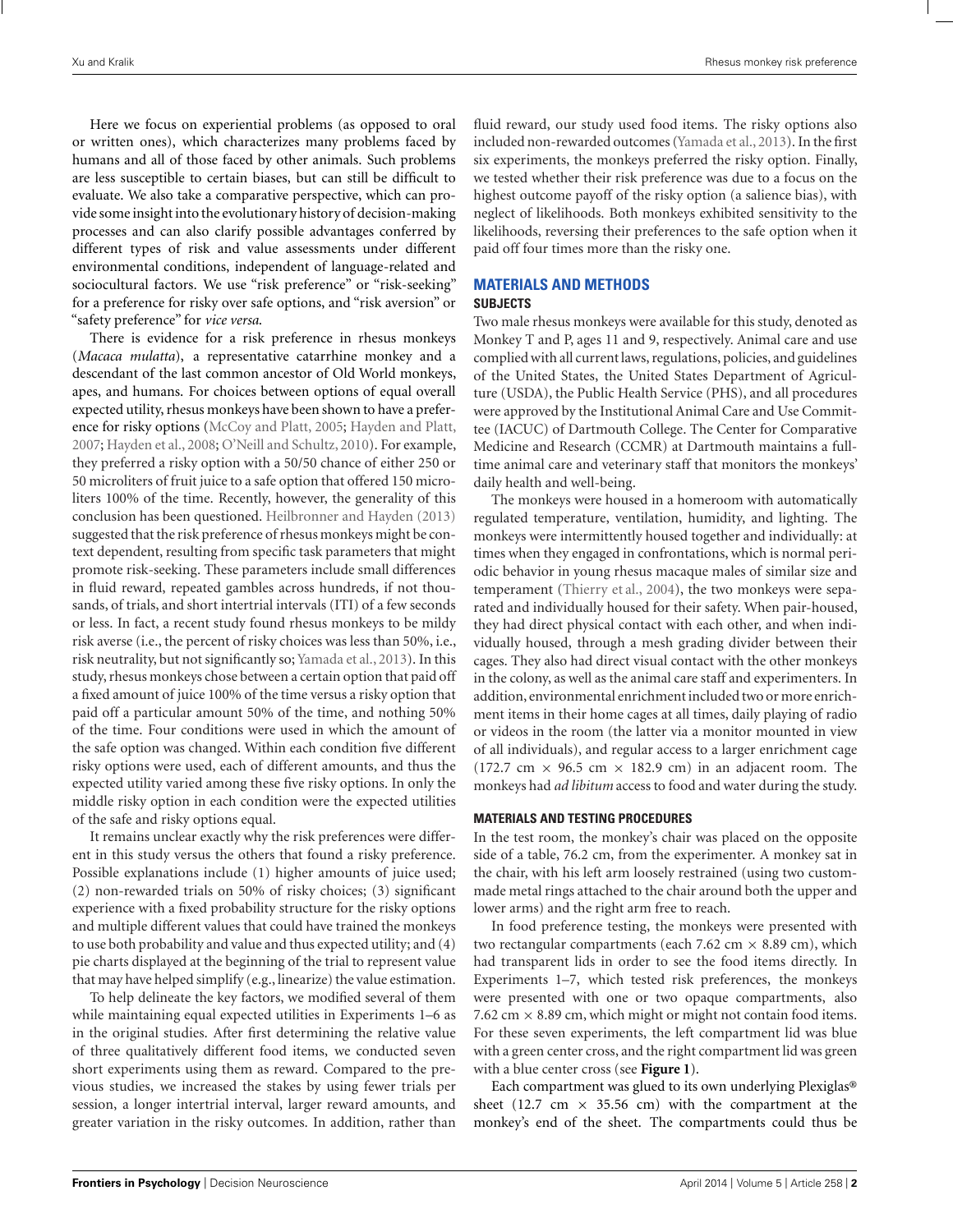<span id="page-3-0"></span>

moved both simultaneously (with the sheets touching on adjacent edges) and independently. An opaque plastic divider separated the experimenter and the monkey. An opening at the bottom of the divider allowed the experimenter to present both compartments simultaneously by placing each hand on the back of a Plexiglas sheet and sliding the compartments toward the monkey. The monkeys made selections by lifting a compartment lid to obtain the contents inside.

To minimize the potential for inadvertent cues from the experimenter, several procedures were implemented: (a) as just mentioned, an opaque plastic divider separated the experimenter and the monkey, thus preventing the monkey from seeing the face and upper body of the experimenter; (b) white noise was played to minimize auditory distractions; and (c) the experimenter followed a well-practiced routine on each trial.

For all testing in the study (food preference tests and experiments), each trial began with the experimenter holding the Plexiglas apparatus so that both compartments were 40.6 cm in front of the monkey but not within the monkey's reach. The experimenter held this position until the monkey looked at the compartments, as determined by monitoring the monkey via a close-circuit camera and video monitor. Next, both compartments were pushed forward to a fixed position within the monkey's reach. Once the monkey touched the lid of one of the compartments, the unselected compartment was quickly removed. The intertrial interval throughout the study was approximately 15 s.

To rule out potential side biasing effects in food preference testing, the food item positions (left or right compartment) were randomized within a daily session, with the constraint that each food item was presented to the left and right an equal number of times in the session. For each monkey, 60 trials were conducted per daily session, and two sessions were conducted for each of the three food preference testing conditions.

For risk preference testing (Experiments 1–7), we conducted the trials in blocks, with each block consisting of 16 trials: eight forced choice trials – four forced choice trials from one of the two compartments (randomly determined) followed by four forced choices from the other compartment – and eight free choice trials (**Figure 1**). The monkeys typically performed four blocks per daily session with 12 blocks per experiment (further detail below). The

| Table 1   The reward contingencies in the seven experiments (A: mini |
|----------------------------------------------------------------------|
| M&M, B: mini marshmallow, and C: cheerio).                           |

| <b>Experiment</b> Safe option |           | <b>Risky option</b>      |     |         |  |  |
|-------------------------------|-----------|--------------------------|-----|---------|--|--|
|                               |           | <b>Contingencies</b>     | CV  | Utility |  |  |
| 1                             | 1B (100%) | 2B (50%) and 0 (50%)     | 1   | 1 B     |  |  |
| 2                             | 1A (100%) | 2A (50%) and 0 (50%)     | 1   | 1 A     |  |  |
| 3                             | 1A (100%) | 4A (25%) and 0 (75%)     | 2.2 | 1 A     |  |  |
| $\overline{4}$                | 1A (100%) | 2A (50%) and 0 (50%)     | 1   | 1A      |  |  |
| 5                             | 1A (100%) | 8A (12.5%) and 0 (87.5%) | 5   | 1A      |  |  |
| 6                             | 1C (100%) | 2C (50%) and 0 (50%)     | 1   | 1C      |  |  |
| 7                             | 1A (100%) | 2A (12.5%) and 0 (87.5%) | 5   | 0.25A   |  |  |

CV: coefficient of variation of the risky option; Utility: the expected mean value of the risky option by objective calculations.

experiments were conducted in consecutive order and only one experiment was conducted in any daily session (thus, on sessions in which an experiment was completed, the session terminated, and the new experiment was begun the following session). The experiment the monkey experienced in each daily session was not cued; rather, we used the forced choice trials conducted at the beginning of every block as the means by which the monkeys learned the contingencies of the given experiment. **Table 1** summarizes the outcome contingencies for both the risky and safe options for each experiment, along with (a) the coefficient of variation (CV) as a measure of the level of risk, i.e., the standard deviation divided by the mean, and (b) the objective utility, i.e., the sum of the products of value by likelihood for all option outcomes, of the risky options.

To minimize the potential for the actual experienced payoffs associated with the risky option deviating significantly from the assigned contingencies, the outcomes of the risky options were set up in the following way. We first describe the free choice trials. In all experiments, the outcomes associated with the risky option occurred according to the assigned proportions across each block of eight consecutive free choice trials. Thus, for example, in Experiment 1 four of the eight free choice trials were pseudo-randomly assigned to pay off two mini marshmallows;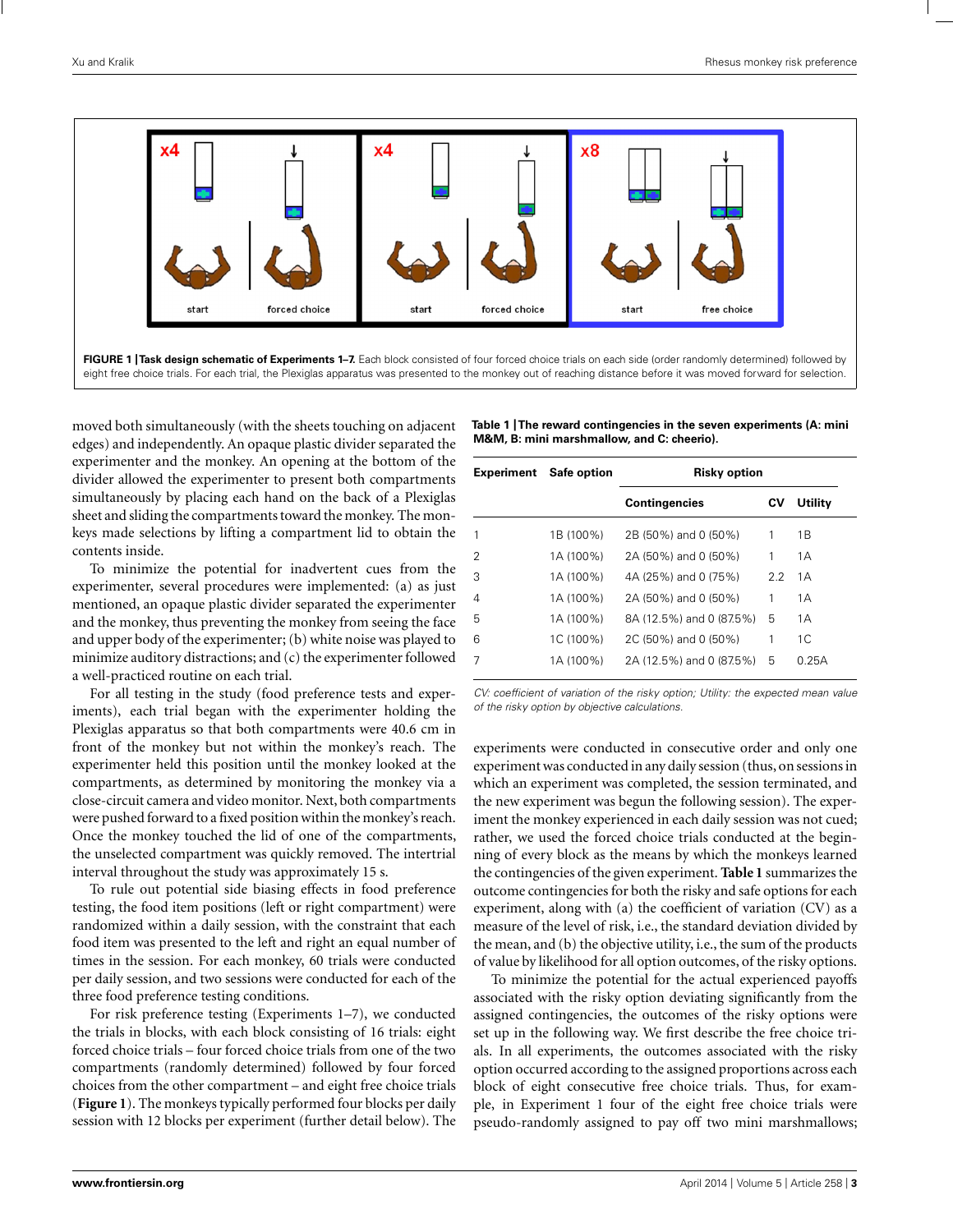and thus every free choice block of eight trials paid off exactly as listed in **[Table 1](#page-3-0)**. We next describe the forced choice trials. For all experiments except for 5 and 7, the outcomes associated with the risky option occurred according to the assigned proportions across each block of four consecutive forced choice trials. Thus, for example, in Experiment 1 two of the four forced choice trials were pseudo-randomly assigned to pay off two mini marshmallows. For Experiments 5 and 7, the outcomes associated with the risky option occurred according to the assigned proportions across every two blocks, and thus across every eight forced choice trials. Thus, for example, in Experiment 5 one of the eight forced choice trials across every two blocks (i.e., four in the first block, four in the second) was pseudo-randomly assigned to pay off eight mini M&Ms. As reported in the section *Potential response strategies,* we found no evidence that the monkeys were sensitive to the local changes in the trial-by-trial outcome probabilities due to this baiting procedure.

To rule out the potential influence of location biases, each experiment was conducted in two configurations in which the safe and risky option switched compartment positions. The compartments retained their same color and shape features, and thus the monkeys had to discern the flipped contingencies based on the forced choice trials. In Experiment 1, Monkey P was run on 11 blocks in one configuration and 10 blocks in the other, while Monkey T was run on eight blocks in each configuration. In Experiment 2, Monkey P was run on eight blocks in one configuration and six blocks in the other, while Monkey T was run on 12 blocks in one configuration and 11 blocks in the other. In Experiments 3– 7, both monkeys were run on 12 blocks in each configuration. To obtain the monkeys' stable choice preference in each experiment, we analyzed the last 30 free choice trials in both configurations combined, i.e., 60 total trials per experiment. All binomial tests were two-tailed.

## **RESULTS**

In a series of experiments in which the mean utilities between the safe and risky options were equivalent, we manipulated the value of the gamble via changes in reward quality (Experiments 1, 2, 4, 6), the risk level via changes in the CV (Experiments 2–5), and novelty (Experiment 4 replicating Experiment 2). Despite these changes, both monkeys continued to prefer the risky over the safe option. Only when the utility associated with the safe option was greater than that for the risky option did the monkeys prefer the safe option (Experiment 7).

### **FOOD PREFERENCE**

We first conducted food preferences to assess the relative value of food items that differed in quality. We tested three food items using a two alternative free choice procedure: a mini M&M® (food A), a mini marshmallow (food B), and a cheerio® (food C). The monkeys were familiar with these food items, but only received them during the study in the food preference tests and experiments.

## *Food preference results*

For mini M&Ms (A) vs. cheerios (C), both monkeys exhibited a significant preference for the former (Monkey P, 99.2%, binomial test,*z* =10.68, *p*<0.001; Monkey T,90.8%, binomial test,*z* =8.85,  $p < 0.001$ ). They also exhibited a significant preference for mini M&Ms (A) over mini marshmallows (B) (Monkey P, 64.2%, binomial test,  $z = 3.01$ ,  $p < 0.01$ ; Monkey T, 73.3%, binomial test,  $z = 5.02$ ,  $p < 0.001$ ) and for mini marshmallows (B) over cheerios (C) (Monkey P, 90.8%, binomial test, *z* = 8.85, *p* < 0.01; Monkey T, 80.0%, binomial test,  $z = 6.48$ ,  $p < 0.001$ ).

## *Food preference discussion*

Overall, both monkeys exhibited a clear transitive preference among the three food items  $(A > B > C)$ . They valued mini M&Ms the most, mini marshmallows second, and cheerios least. Neither the food's mass, caloric value, nor sugar content fully accounted for these preferences. One mini M&M had a mass of 0.30 g (0.19 g sugar) and 1.47 cal; one mini marshmallow had 0.50 g (0.28 g sugar) and 1.67 cal; and one cheerio had 0.10 g (0.03 g sugar) and 0.39 cal. So the preferred subjective values did not fall in the same order as the objective values, although cheerios came out last in both. In terms of size (volume), the preferred food, mini M&Ms, was the smallest of the three foods. Thus, although mini marshmallows were the largest, heaviest, most caloric, and contained the most sugar, the monkeys preferred the mini M&Ms, perhaps because of its chocolate content or its higher sugar density [mini M&Ms (A):  $1.06g/mm^3$ ; mini marshmallows (B):  $0.56g/mm^3$ ; cheerios  $(C)$ : 0.33g/mm<sup>3</sup>]. Finally, the food preference results also show that even though the monkeys were not food restricted, they were sufficiently motivated to select and consume the items, and they held clear preferences among the items.

## **EXPERIMENT 1**

All trials consisted of a safe option in one compartment and a risky option in the other. The safe option always contained one mini marshmallow, while the risky option yielded two mini marshmallows 50% of the time and nothing 50% of the time. The mean utility of both options was 1 mini marshmallow.

#### *Experiment 1 results*

Both monkeys exhibited a significant preference for the risky option over the safe option (**[Figure 2](#page-5-0)**). Monkey P selected the risky option at an 86.7% rate (binomial test,  $z = 5.55$ ,  $p < 0.001$ ) and Monkey T did so at an 83.3% rate (binomial test,  $z = 5.03$ ,  $p < 0.001$ ).

#### *Experiment 1 discussion*

Both monkeys preferred the risky option over the safe one when foraging for mini marshmallows, the intermediately valued food item. [McCoy and Platt](#page-11-0) [\(2005\)](#page-11-0) found a risk preference using time access to fluid rewards as their measure, and our results generalize this finding to discrete food quantities. Experiment 1 also differs from previous ones in that our monkeys exhibited a risk preference with relatively few trials and a longer ITI [\(McCoy and Platt](#page-11-0), [2005;](#page-11-0) [Hayden and Platt, 2007](#page-11-0); [Hayden et al.](#page-11-0), [2008;](#page-11-0) [O'Neill and Schultz,](#page-11-0) [2010](#page-11-0)), thus further generalizing the finding.

We can only infer the subjective value of food items, although the monkeys appear to place a high value on the marshmallows. We cannot rule out the possibility that their motivation was insufficient to be affected by the "0" trials of the risky option, i.e., the trials on which the monkeys obtained no marshmallows. In Experiment 2, we used mini M&Ms, a more valued food item, to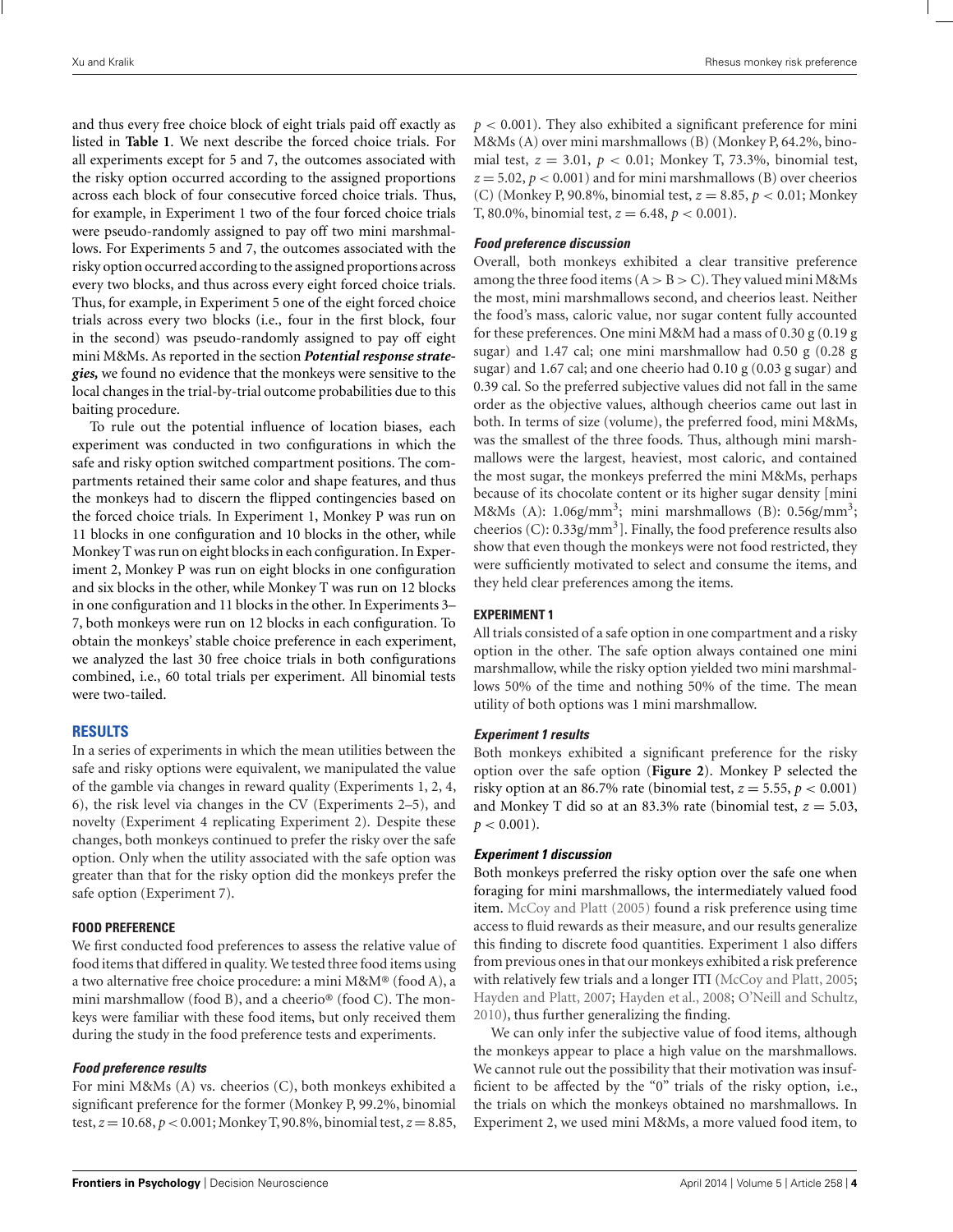<span id="page-5-0"></span>

determine if increasing the intrinsic reward value would change the monkeys' risk preference.

### **EXPERIMENT 2**

*Subjects, Materials,* and *Methodology* were the same as in Experiment 1 except for the food used: mini M&Ms.

## *Experiment 2 results*

As **Figure 2** shows, both monkeys exhibited a significant preference for the risky over the safe option. Monkey P and T selected the risky option 86.7% (binomial test,  $z = 5.55$ ,  $p < 0.001$ ) and 70.0% (binomial test,  $z = 2.97$ ,  $p < 0.01$ ) of the time, respectively.

## *Experiment 2 discussion*

The more valuable food item, mini M&M (A), did not alter the monkeys' general risk preference as compared to mini marshmallow (B), the intermediately valued food item used in Experiment 1. Thus, the intrinsic reward value difference between these two food items did not have a significant effect on the monkeys' general risk preference. We test reward quality again in Experiment 6.

## **EXPERIMENT 3**

In [McCoy and Platt](#page-11-0)'s [\(2005](#page-11-0)) study, the monkeys' risk preference increased with CV when it was progressively increased from 0.0667

to 0.667. In our Experiments 1 and 2, the CV for the risky option was 1. It is unclear whether risky behavior would continue when the risky option's CV becomes  $>1$ . In addition, the likelihoods of the outcomes in the risky options used in previous monkey studies [\(McCoy and Platt, 2005](#page-11-0); [Hayden and Platt](#page-11-0), [2007;](#page-11-0) Hayden et al., [2008;](#page-11-0) [O'Neill and Schultz](#page-11-0), [2010](#page-11-0)) have been 50–50%. In such cases, the high outcome has a relatively high possibility per trial. In Experiment 3, we addressed these issues by increasing the risky option's CV above 1 and lowering the likelihood of the high reward outcome.

*Subjects, Materials,* and *General Methodology* were the same as in Experiment 1. All trials consisted of a safe option in one compartment and a risky option in the other. The safe option always contained one mini M&M, while the risky option yielded four mini M&Ms 25% of the time and nothing the remainder of the time (**[Table 1](#page-3-0)**). Thus, the CV of the risky option was 2.2, and the mean utility of both options was 1 mini M&M.

## *Experiment 3 results*

Both monkeys continued to exhibit a significant preference for the risky option over the safe option, and did so to a greater extent than in Experiments 1 and 2 (**Figure 2**). Specifically, Monkey P and T selected the risky option 100% (binomial test,  $z = 7.62$ ,  $p < 0.001$ ) and 96.7% (binomial test,  $z = 7.1$ ,  $p < 0.01$ ) of the time, respectively.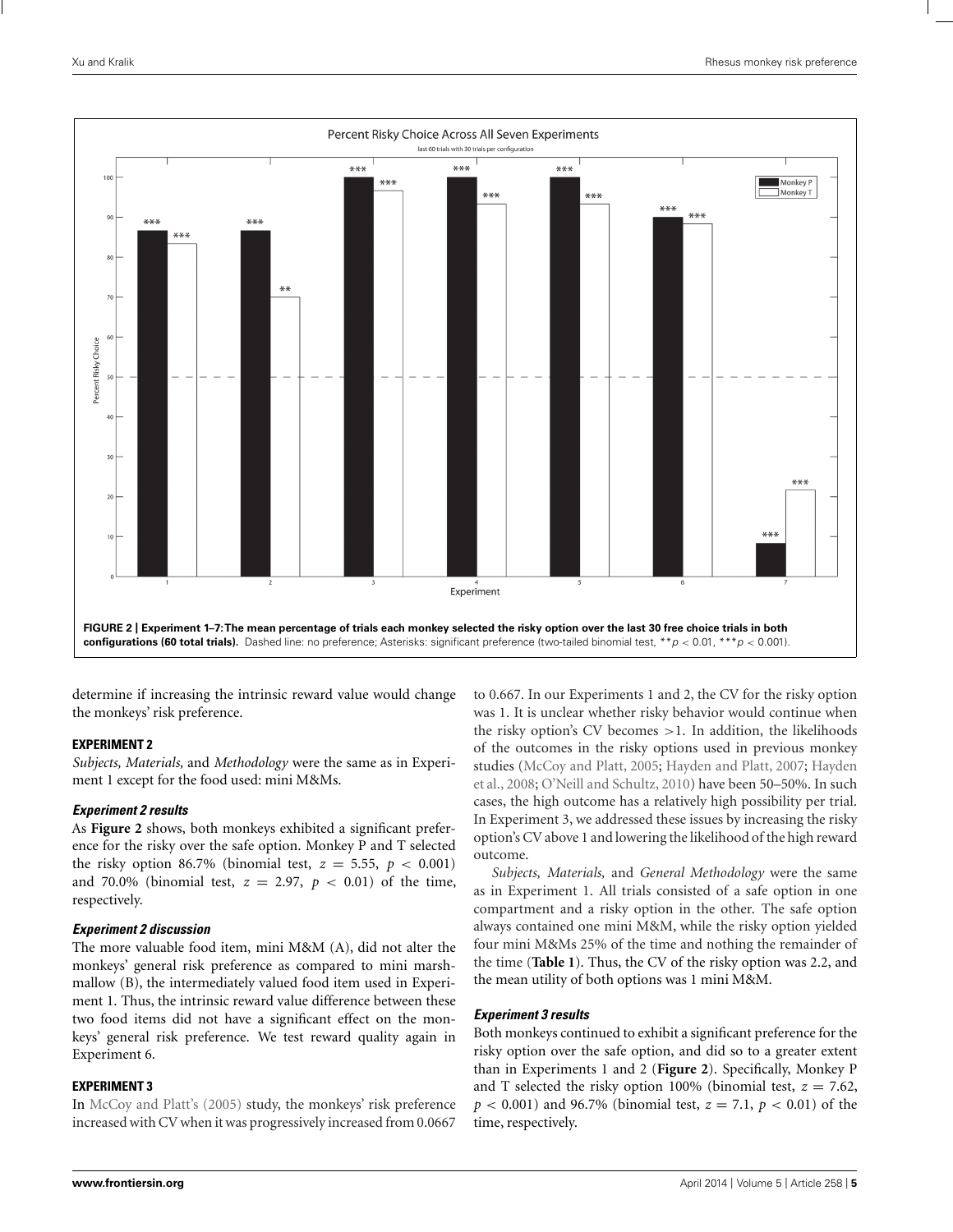## *Experiment 3 discussion*

Both monkeys strongly preferred the risky option over the safe option with the new experimental contingencies. Hence, the risk preference persisted despite increasing the CV of the risky option from 1 to 2.2, reducing the likelihood of the highest outcome from 50% to 25%, and increasing the highest outcome from two discrete mini M&Ms to four. The results suggest that the monkeys might be more attentive to the large reward outcome and/or the outcome's CV, although further testing is needed to assess the generality of this conclusion.

## **EXPERIMENT 4**

The risk preference observed in Experiment 3 might have been due to the novelty of the risky option's new reward contingency compared to Experiment 2 (with the safe option remaining the same, but the risky option contingency changing). We do not believe this to be the case for two reasons: (1) our analysis used the last 30 trials in each configuration after sufficient learning and a stable preference was obtained; and (2) in Experiments 1 and 2 both the safe and risky option contingencies were novel, and yet the monkeys exhibited preferences for the risky option. However, we nonetheless addressed this issue in Experiment 4 by repeating Experiment 2 to test whether the risky option's novelty in Experiment 3 compared to Experiment 2 led to the risky choice preference in Experiment 3. Furthermore, to standardize the block sizes across configurations and subsequent experiments, we set the block size at 12 per configuration beginning in Experiment 3. We therefore also repeated Experiment 2 to test the contingencies under the standardized protocol to enable direct comparisons across experiments (see *Effects of contingency parameters*).

The methods for Experiment 4 were the same as described in Experiment 2.

## *Experiment 4 results*

Both monkeys exhibited a significant preference for the risky option, as they had in Experiment 2 (**[Figure 2](#page-5-0)**), at a rate of 100% for Monkey P (binomial test, *z* = 7.62, *p* < 0.001) and 93.3% for Monkey T (binomial test,  $z = 6.58$ ,  $p < 0.001$ ).

## *Experiment 4 discussion*

Both monkeys continued to prefer the risky over the safe option. Thus, the risk preference of the monkeys observed in Experiment 3 appeared to be a general preference rather than one based on the novelty of the risky option's contingency in Experiment 3 compared to Experiment 2. In addition, we replicated the general risky preference exhibited in Experiment 2.

## **EXPERIMENT 5**

Because the monkeys' risky option preferences did not seem to be affected by the novelty of the risky option's contingencies, we explored more extreme parameters.

In Experiment 5, the safe option always contained one mini M&M, while the risky option yielded eight mini M&Ms 12.5% of the time and nothing the remainder of the time. Thus, the CV of the risky option was 5, and the mean expected value of both options was 1 mini M&M.

## *Experiment 5 results*

As in the previous experiments, both monkeys exhibited a significant preference for the risky option over the safe option (**[Figure 2](#page-5-0)**), at a rate of 100% (binomial test,  $z = 7.62$ ,  $p < 0.001$ ) for Monkey P and 93.3% (binomial test, *z* = 6.58, *p* < 0.001) for Monkey T, much like Experiments 3 and 4.

## *Experiment 5 discussion*

Despite the three changes from Experiment 3 – increasing the CV of the risky option from 2.2 to 5, reducing the likelihood of the risky option's positive outcome from 25 to 12.5%; and increasing the risky option's positive reward outcome from four discrete mini M&Ms to eight – the monkeys reliably preferred the risky option. This result also serves as a control for a CV of 5, which applies to Experiment 7 as well. We take up this point later.

## **EXPERIMENT 6**

An important issue is the extent decision-making preferences change based on one's intrinsic motivation level. In principle, motivation relates to both the current state of the organism, i.e., their level of "wealth," and the current state of the environment, whether rich or lean. Results thus far are mixed, with individuals appearing to become more and less risk-seeking with increasing motivat[ion](#page-11-0) [in](#page-11-0) [different](#page-11-0) [studies](#page-11-0) [\(Caraco et al.](#page-10-0)[,](#page-11-0) [1980](#page-10-0)[;](#page-11-0) Kacelnik and Bateson, [1996](#page-11-0), [1997](#page-11-0); [Abreu and Kacelnik](#page-10-0), [1999](#page-10-0); [Yamada et al.,](#page-12-0) [2013](#page-12-0)). In Experiment 6 we tested whether a decrease in the motivation level might result in a preference reversal to the safe option by decreasing the intrinsic value of the food reward. To do so, we repeated the outcome contingencies of Experiments 1, 2, and 4 but replaced the food items with cheerios, the least preferred food.

The safe option always contained one cheerio, while the risky option yielded two cheerios 50% of the time and nothing 50% of the time (**[Table 1](#page-3-0)**).

## *Experiment 6 results*

Monkey P and T selected the risky option 90% (binomial test, *z* = 6.07, *p* < 0.001) and 88.3% (binomial test,*z* = 5.81, *p* < 0.001) of the time, respectively (**[Figure 2](#page-5-0)**).

## *Experiment 6 discussion*

Both monkeys preferred the risky over the safe option using cheerios as reward. Thus, a change in reward quality did not change the overall risk preferences of the monkeys, at least within the range tested in our study. However, evidence was found for some effect of intrinsic reward value (see *Effects of contingency parameters*).

## **EXPERIMENT 7**

A possible account for the risk preference in Experiments 1–6 was that the monkeys might be driven toward the option with the highest possible reward outcome (a salience bias). Along with this possibility, the monkeys might also be relatively insensitive to the likelihood-based valuations of the options. This could be due to the stakes in which there is no objective loss other than opportunity costs.

To test these possibilities, in Experiment 7 the monkeys chose between a safe and a risky option with the risky option having a lower mean utility compared to the safe one. The risky option still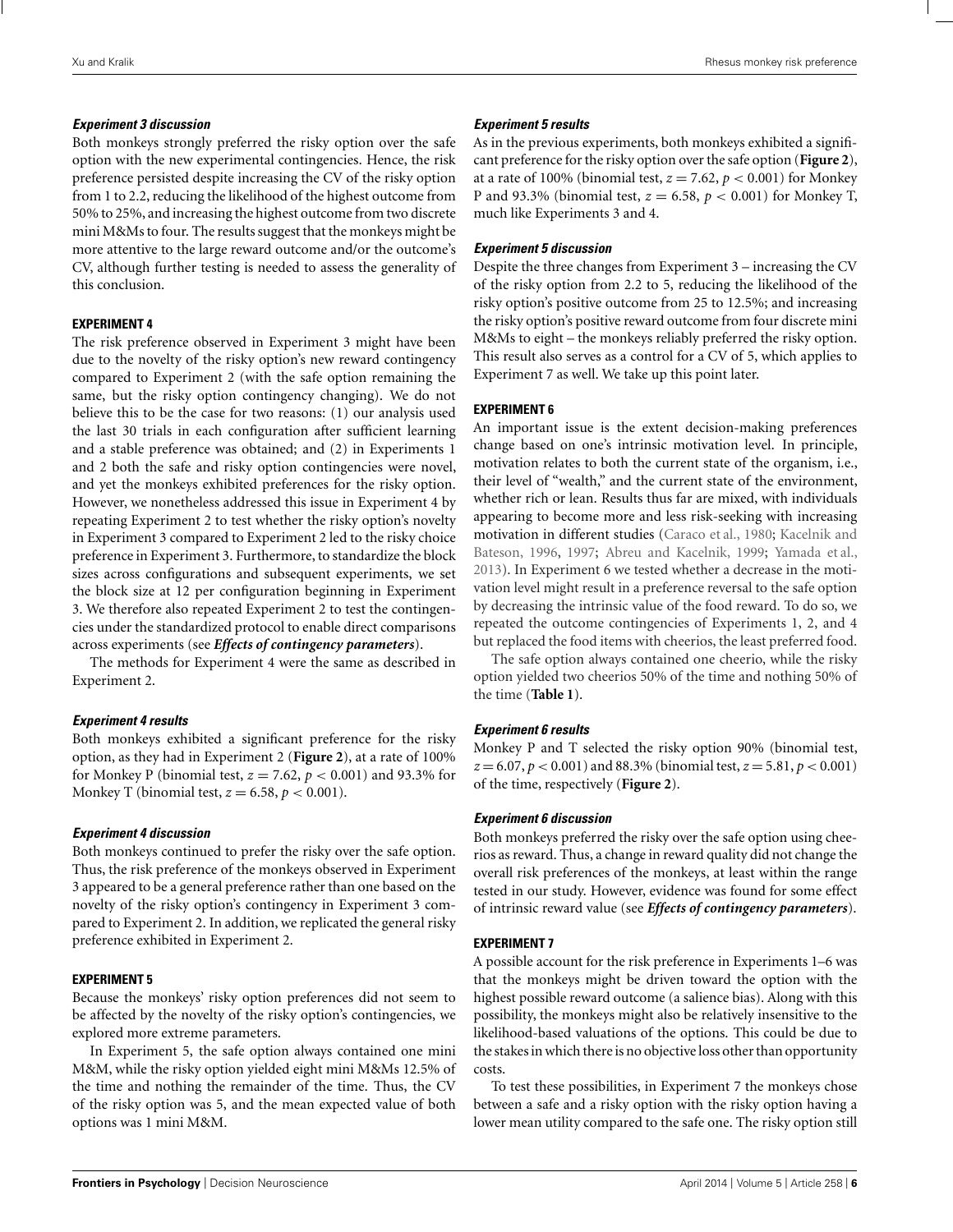had potential for the largest reward outcome in the experiment, as in Experiments 1–6.

The safe option always contained one mini M&M, while the risky option yielded two mini M&Ms 12.5% of the time and nothing the remainder of the time. Thus, the CV of the risky option was 5 (as in Experiment 5) and its mean expected utility was 0.25 mini M&Ms. As in Experiments 2–5, the mean expected utility of the safe option was 1 mini M&M, four times larger than the risky option in this experiment (**[Table 1](#page-3-0)**).

## *Experiment 7 results*

Unlike the results of Experiments 1–6, both monkeys exhibited a significant preference for the safe option over the risky one (**[Figure 2](#page-5-0)**). Specifically, Monkey P selected the risky option at a rate of 8.3% (binomial test, *z* = −6.33, *p* < 0.001) and Monkey T did so at 21.7% (binomial test, *z* = −4.26, *p* < 0.001).

### *Experiment 7 discussion*

These results show that neither monkey simply chose the option that yielded the most valuable possible outcome, which would have reflected a salience bias. The results further show that both monkeys integrated likelihood and the reward value across trials to make their decisions.

### **COMPARISONS ACROSS EXPERIMENTS** *Effects of contingency parameters*

Because Experiments 1 and 2 were conducted with fewer than 12 blocks per condition, we compared the percent of risky choices in Experiments 3–7. A comparison of Experiments 4 and 6 (**[Table 1](#page-3-0)**) showed that there was an effect of reward quality with the percent risky choice decreasing with a decrease in reward quality in both monkeys; however, the decrease was significant only for Monkey P  $[X^2(1) = 6.316, p = 0.012;$  Monkey T,  $X^2(1) = 0.901, p = 0.343$ . Thus, to the extent overall reward quality influences motivation, there was some evidence for greater motivation leading to increased risk-preferring behavior. A comparison of Experiments 3 and 4 [Monkey P,  $X^2(1) = 0$ ,  $p = 1$ ; Monkey T,  $X^2(1) = 0$ ,  $p = 1$ ], Experiments 4 and 5 [Monkey P,  $X^2(1) = 0$ ,  $p = 1$ ; Monkey T,  $X^2(1) = 0, p = 1$ , and Experiments 3 and 5 [Monkey P,  $t(2) = 3.28$ ,  $p = 0.08$ ; Monkey T,  $t(2) = 0.35$ ,  $p = 0.76$  found no relationship between CV and the percent of risky choices for either monkey, which could have been due to a ceiling effect. Finally, a comparison of Experiments 4 and 7 showed that likelihood affected the percent of risky choices in both monkeys [Monkey P,  $X^2(1) = 127.03$ ,  $p < 0.001$ ; Monkey T,  $X^2(1) = 60.92$ ,  $p < 0.001$ , and thus preferences could not be explained by a neglect of the non-rewarded outcomes of the risky options.

## *Potential response strategies*

Although there was some evidence for persistence or response habits when the configurations changed, nonetheless, in every experiment, both monkeys changed their choice to the risky (Experiments 1–6) or safe option (Experiment 7). Even so, strategies such as "win-stay, lose-shift" or "win-shift, lose-stay" were possible [\(Genovesio et al., 2005;](#page-11-0) [Heilbronner and Hayden, 2013](#page-11-0)). Due to our baited procedure for determining the outcomes of the risky options (see *MATERIALS AND TESTING PROCEDURES*), a "win-shift, lose-stay" strategy would be a sign that the monkeys were tracking the changes in the trial-by-trial probabilities instead of showing a true overall risk preference. However, we found no evidence for this response strategy by either monkey in any experiment. Furthermore, we found no evidence for the "winstay, lose-shift" response strategy in any experiment except for one monkey in Experiment 7, when mean utilities between options were unequal. In all other cases, comparing the proportion of trials each monkey stayed with the risky option after receiving the largest outcome with the proportion each monkey stayed with the risky option when he did not receive the largest outcome, we found no significant differences [Experiment 1: Monkey P,  $X^2(1) = 0.15$ ,  $p = 0.70$ ; Monkey T,  $X^2(1) = 0.08$ ,  $p = 0.77$ ; Experiment 2: Monkey P,  $X^2(1) = 0.02$ ,  $p = 0.89$ ; Monkey T,  $X^2(1) = 3.04$ ,  $p = 0.08$ ; Experiment 3: Monkey P,  $X^2(1) = 0.09$ ,  $p = 0.77$ ; Monkey T,  $X^2(1) = 0.75$ ,  $p = 0.39$ ; Experiment 4: Monkey P,  $X^2(1) = 1.94$ ,  $p = 0.16$ ; Monkey T,  $X^2(1) = 1.10$ ,  $p = 0.29$ ; Experiment 5: Monkey P,  $X^2(1) = 0.54$ ,  $p = 0.46$ ; Monkey T,  $X^2(1) = 3.04$ ,  $p = 0.08$ ; Experiment 6: Monkey P,  $X^2(1) = 0.41$ ,  $p = 0.52$ ; Monkey T,  $X^2(1) = 0.01$ ,  $p = 0.91$ ; Experiment 7: Monkey P,  $X^2(1) = 1.24$ ,  $p = 0.276$ ]. The exception was Monkey T in Experiment 7, in which he appeared to exhibit a "win-stay, lose-shift" strategy with the risky option ( $X^2 = 4.22$ ,  $p = 0.04$ ). Thus, except for Monkey T in Experiment 7, the response strategy that best reflected their choice behavior was "win-stay, lose-stay," suggesting that the monkeys were exhibiting an overall risk preference for Experiments  $1-6$ .

In Experiments 5 and 7, in the forced choice trials, the outcomes associated with the risky option occurred according to the assigned proportions across every two blocks, and thus across every eight forced choice trials (i.e., four forced choice trials in one block, and four in the second). This baiting procedure resulted in trial blocks in which one of the risky forced choices was rewarded, followed by a trial block in which none of the risky forced choices were rewarded (or *vice versa*). If the monkeys were sensitive to the local changes in the trial-by-trial outcome probabilities due to this baiting procedure, there should be a difference in the percent of risky choices in the blocks in which the large payoff was received in the forced choice trials vs. when no reward was received in the forced choice trials. To test for a potential pattern in Experiments 5 and 7, we examined the free choices in the last four blocks in each left–right configuration (eight blocks total). We compared the four blocks in which one of the four risky forced choices was rewarded to the four blocks in which none of the risky forced choices were rewarded. Neither monkey showed a significant behavioral difference between these blocks in either experiment [Experiment 5: Monkey P,  $X^2(1) = 0$ ,  $p = 1$ ; Monkey T,  $X^2(1) = 0.35$ ,  $p = 0.55$ ; Experiment 7: Monkey P,  $X^2(1) = 0.22$ ,  $p = 0.64$ ; Monkey T,  $X^2(1) = 1.46$ ,  $p = 0.23$ , and thus they appeared to be following the general risky option contingency rather than local trial-by-trial changes.

#### *Dynamics across experiments*

**[Table 2](#page-8-0)** shows the number of trials in which each monkey first exhibited his final preference in each left–right configuration (examined with a sliding window of 16 free choice trials). For example, in Experiment 1, Monkey P exhibited a significant risk preference after 75 free choice trials in his first experienced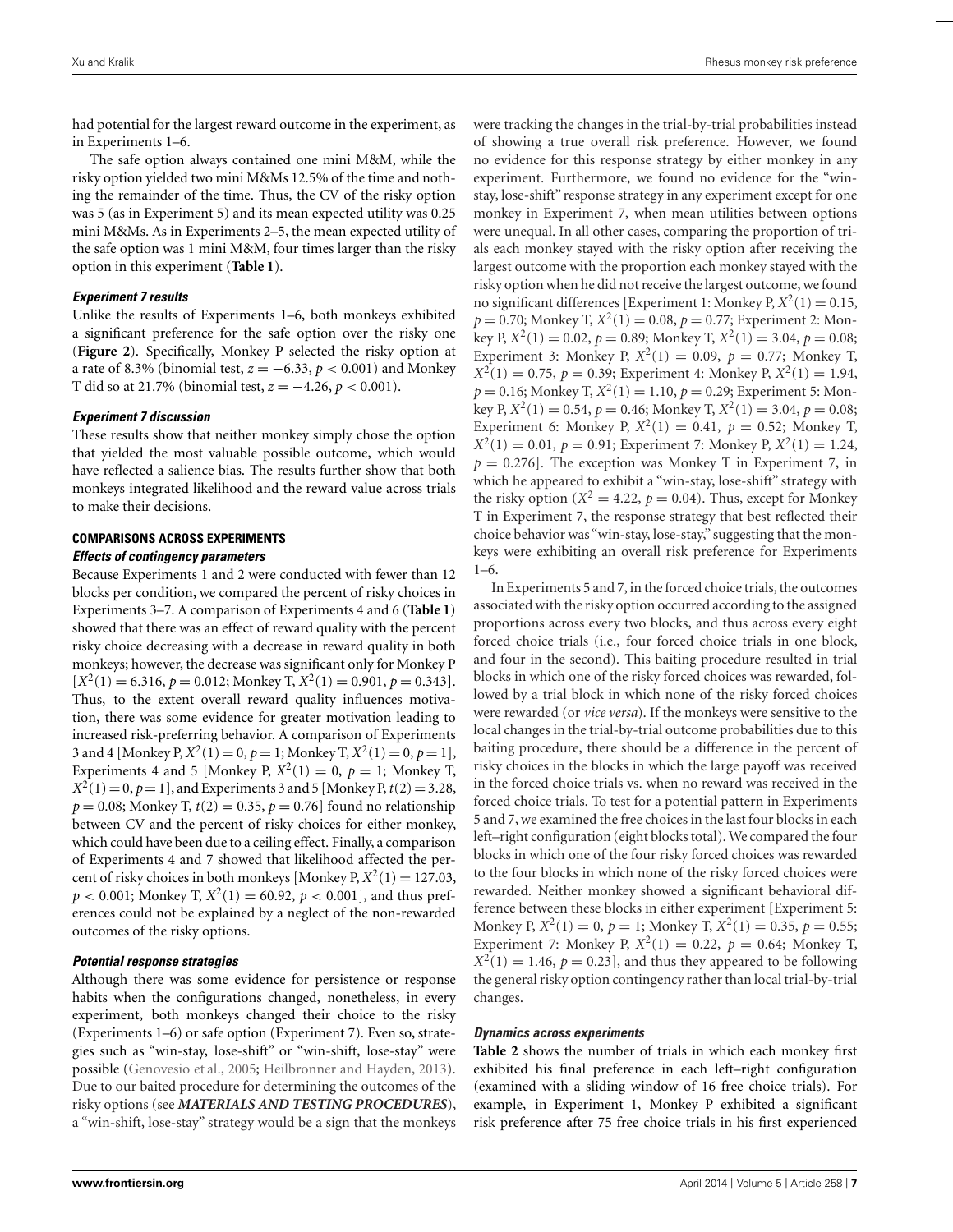<span id="page-8-0"></span>**Table 2 |The number of trials in which each monkey first showed his final preference, with preference measured using a sliding window of 16 consecutive free choice trials, and a preference-significance threshold of ≥13/16, (***p <* **0.05, two-tailed binomial test), assessed for each configuration separately.**

| <b>Experiment</b> | <b>Monkey P</b> |         |              | <b>Monkey T</b> |         |              |  |
|-------------------|-----------------|---------|--------------|-----------------|---------|--------------|--|
|                   | Conf. 1         | Conf. 2 | <b>Total</b> | Conf. 1         | Conf. 2 | <b>Total</b> |  |
| 1                 | 75              | 66      | 141          | 63              | 22      | 85           |  |
| $\overline{2}$    | 48              | 27      | 75           | 64              | 84      | 148          |  |
| 3                 | 42              | 43      | 85           | 20              | 71      | 91           |  |
| 4                 | 44              | 25      | 69           | 56              | 67      | 123          |  |
| 5                 | 21              | 31      | 52           | 33              | 40      | 73           |  |
| 6                 | 28              | 37      | 65           | 77              | 35      | 112          |  |
| 7                 | 69              | 78      | 147          | 78              | 31      | 109          |  |

Conf: configuration.

configuration, and then showed a significant risk preference after 66 free choice trials when the safe and risky options changed positions. We found no significant decrease (or increase) across all experiments either overall or for either configuration for either monkey (linear regression using the values in each column of **Table 2,**  $p > 0.05$ , suggesting that the monkeys were learning each new contingency for each experiment.

Examining only the experiments with risk preferences, i.e., Experiments 1–6, neither monkey exhibited a significant change overall (linear regression, Monkey P:  $R^2 = 0.63$ ,  $p = 0.059$ ; Monkey T:  $R^2 = 0.13$ ,  $p = 0.833$ ), although Monkey P was trending toward significance ( $p = 0.059$ ), which was due to a significant decrease for Configuration 1 ( $R^2 = 0.8$ ,  $p < 0.05$ ) but not Configuration 2 ( $R^2 = 0.28$ ,  $p = 0.28$ ). In addition, given identical reward contingencies in Experiments 2 and 4, a comparison of the acquisition rates to acquire a significant preference in the two experiments enabled a direct test of experience on choice behavior. The acquisition rates did not differ [Monkey P,  $t(2) = 0.21$ ,  $p = 0.85$ ; Monkey T,  $t(2) = 1.10$ ,  $p = 0.39$ ], providing evidence against an experiential effect across experiments. Finally, for both monkeys, the total number of trials to achieve significance in both configurations was the lowest (and thus the fastest acquisition rate) for Experiment 5, in which they could obtain the largest amount of the preferred food item on any risky trial – eight mini M&Ms – 12.5% of the time.

#### **DISCUSSION**

#### **RISK PREFERENCE: EXPERIMENTS 1–6**

The preferences for risky options reported thus far for macaque monkeys are potentially context driven, resulting from specific task parame[ters that might promote risk-seeking \(](#page-11-0)Heilbronner and Hayden, [2013\)](#page-11-0). Previous studies that found a risk preference in rhesus monkeys have used small reward amounts and differences, repeated gambles across hundreds of trials, and short intertrial intervals, all of which may promote risk-seeking behavior [\(Hayden and Platt](#page-11-0), [2007](#page-11-0), [2009;](#page-11-0) [O'Neill and Schultz, 2010;](#page-11-0) Heilbronner and Hayden, [2013\)](#page-11-0). In contrast, a recent study found mild risk aversion in rhesus monkeys [\(Yamada et al., 2013](#page-12-0)). Compared to the previous studies, this one had higher reward amounts, non-rewarded trials, multiple comparisons with unequal expected utilities, and visual cues (pie charts) to represent the available reward amounts. It thus remains unclear what factors lead to risky versus safe preferences in rhesus monkeys. In Experiments 1–6, we examined the effect of several factors while keeping the expected utilities of the choice options equal (as they were in the original studies that found preferences for the risky options). More specifically, we examined the following: (1) to change reinforcer type as well as to examine the effects of reward quality, we used food rather than fluid reward; (2) to increase the stakes with respect to the variation in the risky options, we heightened the risk level beyond those used in previous studies; (3) to increase the cost of risky choices, we (a) used no reward outcomes (omission of reward), and (b) reduced the likelihood of receiving the large reward outcome associated with the risky option to below 50%; and (4) to increase the significance of individual choices, we used (a) a maximum of 32 daily free choice trials per monkey (as opposed to hundreds of free choice trials), and (b) a longer intertrial interval (15 s). Despite these modifications, both monkeys showed a consistent preference for the risky option except when the mean utility for the safe option was greater than for the risky option, and in our case, fourfold greater. Future testing can systematically modify the mean utility between the safe and risky options to determine the indifference (subjective equivalence) point of such preferences.

Because fluid rewards were previously used [\(McCoy and Platt,](#page-11-0) [2005](#page-11-0); [Hayden and Platt, 2007;](#page-11-0) [Hayden et al.](#page-11-0), [2008;](#page-11-0) O'Neill and Schultz, [2010](#page-11-0)), our results show that the monkeys' risk preference exte[nds to food-based rewards as well. In addition,](#page-11-0) Hayden and Platt [\(2007\)](#page-11-0) found that the rhesus monkeys' preference reached neutrality as the intertrial interval increased to 90 s in their gambling task. In our study, we used an intertrial interval of 15 s. However, because our risky option used reward omission outcomes instead of small-reward outcomes, the monkeys experienced a further delay similar to an additional intertrial interval. Because the large reward outcome had a lower likelihood (e.g., 12.5% in Experiment 5 compared to 50% in the study of Hayden and Platt), the monkeys easily experienced many interreward intervals >90 s; and yet they still maintained a risky preference.

One possible account for the risk preference of the monkeys in our study was that the initial preference for the risky option in Experiment 1 drew their preference toward the risky option for the subsequent Experiments 2–6. It has been shown that choices themselves ca[n influence subsequent preferences \(](#page-11-0)Montgomery and Adelbratt, [1982](#page-11-0); [Klos, 2005](#page-11-0); [Sundali and Croson,](#page-11-0) [2006](#page-11-0); [Rabin and Vayanos](#page-11-0), [2010;](#page-11-0) [Kahneman, 2011](#page-11-0)), especially when subjects must learn the outcome likelihoods (i.e., probabilities) via experience over trials. Although interactions among experiments could influence choices, we think that this factor was minimal in our study. First, we reversed the left–right configurations within each experiment while holding the visual stimulus locations constant to mitigate against simple stimulus–response associations driving choice. Thus the monkeys' preferences needed to be based on the actual reinforcement contingency in each experiment independent of visual stimuli and location. Second, to help demarcate the change in the reinforcement contingencies across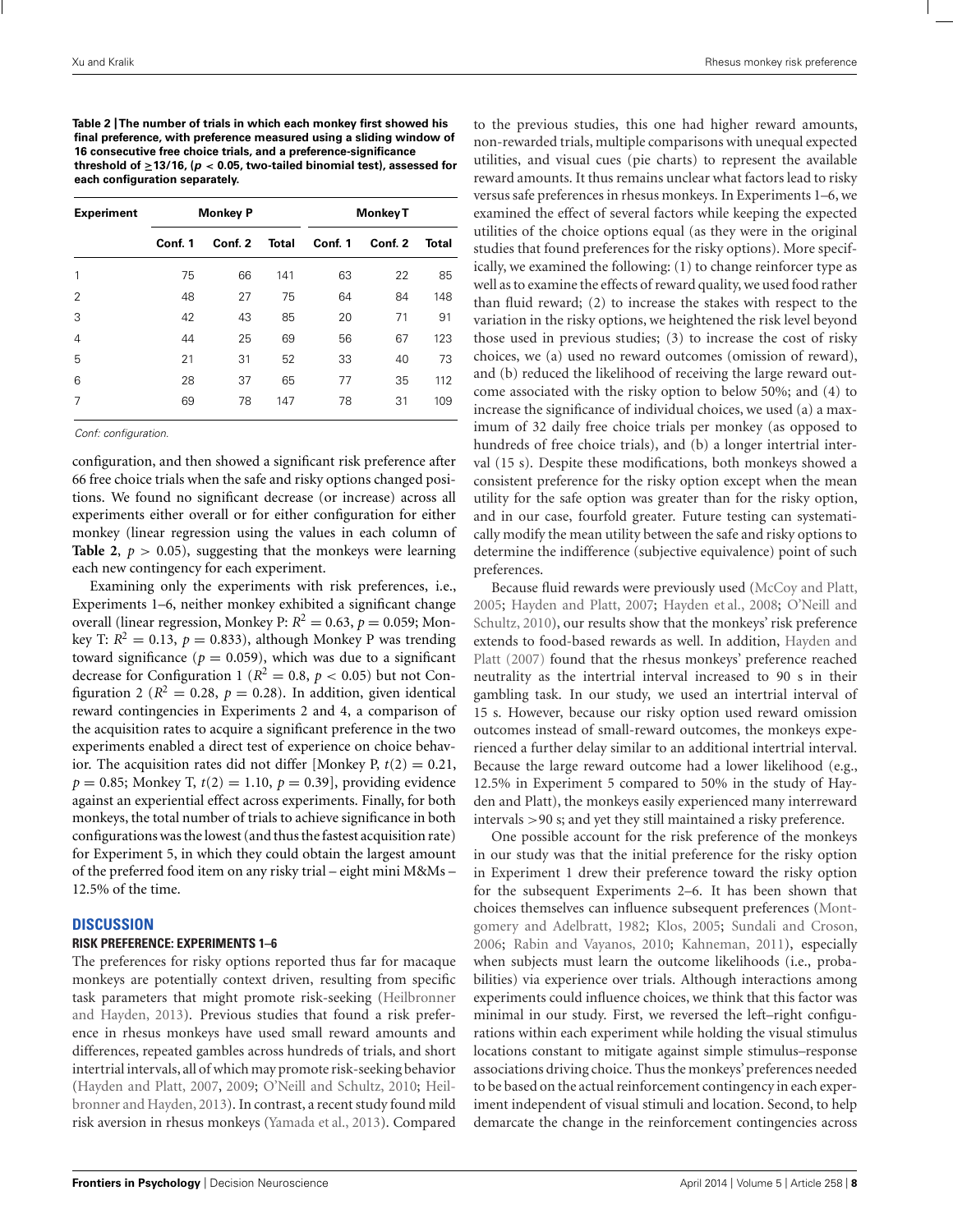the experiments (and configurations within each experiment), we used a forced and free choice block structure in which the monkeys received four consecutive forced choice trials with each option, followed by eight free choice trials. The forced choice trials help provide clearer feedback with respect to the current reinforcement contingencies. Third, if the monkeys were continuing to use the same general likelihoods across experiments, the monkeys should not have required so many trials to develop a significant preference in Experiments 2–6: an average of 35 (Monkey P) and 55 (Monkey T) per configuration, 69 (Monkey P) and 109 (Monkey T) per experiment (**[Table 2](#page-8-0)**); and further, they should have exhibited a clear decrease in the number of trials to attain a significant preference across Experiments 1–6, which they did not. Fourth, Experiment 4, which replicated Experiment 2, provided a test for the effect of experience. The acquisition rates did not differ for either monkey. Finally, the overall faster acquisition rate of both monkeys in Experiment 5 (which had the largest payoff outcome of the morepreferred food item), as well as the reversal of preference to the safe option in Experiment 7, showed that the monkeys were influenced by the actual reward contingencies of each experiment. Thus, the continued risk preferences appeared to reflect a preference for the given option under each of the experimental contingencies.

Thus, the risk preference generalizes across multiple contexts. Yet it remains unclear why a strong risk preference was found here, whereas a mildy risk averse preference was found in the [Yamada et al.](#page-12-0) [\(2013](#page-12-0)) study. There appear to be three leading possibilities. One, because we baited our risky trials (see *MATERIALS AND TESTING PROCEDURES*), ensuring that the reward would occur within a certain number of trials, it is possible that the decreased variance affected decision-making by reducing the negative impact of the non-rewarded trials (although no direct impact on behavioral strategies was observed). Second, experience with fixed probabilities and multiple risky values might help to train the monkeys to respond to both probability and value and thus according to expected utility. Finally, the use of pie charts to represent the available reward amounts during decision-making might help to clarify and simplify the reward estimation. It certainly should help to minimize memory effects. Further work will be necessary to determine the contributing factors.

Thus, taken together, contextual factors clearly influence decision-making preferences [\(Heilbronner and Hayden, 2013](#page-11-0)). Nonetheless, inherent preferences might still exist, leading to species and individual differences. Such potential biases need to be examined under minimal experience and with multiple measures including acquisition rates. It also will be critical to compare groups in testing paradigms as identical as possible. To that end, people were tested in a comparable paradigm to that used with rhesus monke[ys that obtained risk-seeking in the monkeys \(](#page-11-0)Hayden and Platt, [2009\)](#page-11-0). The human subjects appeared to be less loss averse than in instructed tasks, with the majority of people being risk-neutral (i.e., no significant preference found between safe and risky options). In fact, three general populations could be identified: risk-averse, risk-neutral and risk-seeking. In addition, in a similar paradigm, differences were found between human children, adolescents, and young adults, with children showing a preference for risky over safe options, adolescents showing a mild risk preference, and young adults generally showing a preference for the safe option [\(Paulsen et al., 2011b,](#page-11-0) [2012\)](#page-11-0). Thus, human risk preferences cannot be simply explained by a general context difference such as instruction- vs. experience-based choices.

It is of interest that rhesus monkey risk preferences may resemble those of some human children, adolescents, and adults, at least to some degree [\(Hayden and Platt, 2009;](#page-11-0) [Paulsen et al., 2011a,b,](#page-11-0) [2012](#page-11-0)). It is worth exploring whether this finding results from similar relative differences in the balance of control of brain structures involved in higher-level integration of value across trials vs. thos[e driving impulsive responses](#page-10-0) [\(McClure et al.](#page-11-0)[,](#page-10-0) [2004](#page-11-0)[;](#page-10-0) Delgado et al., [2008;](#page-10-0) [Hare et al.](#page-11-0), [2009](#page-11-0); [Hassin et al., 2010;](#page-11-0) [Kober et al., 2010;](#page-11-0) [Volkow](#page-12-0), [2010;](#page-12-0) [Volkow et al.](#page-12-0), [2010;](#page-12-0) [Berkman et al.](#page-10-0)[,](#page-11-0) [2011](#page-10-0)[;](#page-11-0) Goldstein and Volkow, [2011](#page-11-0); [Heatherton and Wagner, 2011\)](#page-11-0). A preference for risky options in some non-human animals, human children, adolescents, and some human adults could reflect relatively weak executive control.

More specifically, general risk preferences such as what we observed in Experiments 1–6 could be due to value estimation that is non-linear. That is, the actual value added per reward item might increase with an increasing number of items. In other words, two M&Ms might have more than twice the value of one M&M. Some evidence suggests that rhesus monkeys are significantly more sensitive to changes in high-reward outcomes compared to lowreward outcomes [\(Hayden et al.](#page-11-0), [2008](#page-11-0)). Our results agree. The fastest acquisition rate occurred in Experiment 5, in which the monkeys could obtain the largest amount of the preferred food item in any experiment – eight mini M&Ms – even though it was only received 12.5% of the time. Similarly, risk preferences could reflect an insensitivity to the lower-valued risky outcome, especially when the value of the outcome is lower than the potential "jackpot," but nonetheless positive or 0, as opposed to a negative value associated with an aversive outcome. Risk preferences could also reflect a relative insensitivity to the likelihoods, and in consequence, to the risk being taken [\(Kahneman and Tversky, 1979;](#page-11-0) [Kahneman,2011](#page-11-0)). Finally, risky choice behavior could also reflect a preference for outcome stochasticity [\(Hayden et al., 2008\)](#page-11-0). Future work will be needed to tease apart the potential influences on risky behavior such as a fixation on the highest outcomes, a relative insensitivity to non-rewarded or low cost outcomes, a relative neglect of likelihood, a preference for outcome stochasticity, and other factors.

As opposed to risk preferences reflecting poor behavioral control, another possibility is that a preference for risk evolved as an adaptation for exploratory behavior in foraging or social behavior. Risk preference and impulsiveness in rhesus monkeys could reflect ancestral conditions that selected for such behavior, such as an omnivorous diet that might provide a selective advantage for the seeking of new outcomes of foraging choices or the heightened conspecific competition in a rigidly hierarchical social system [\(Thierry et al.](#page-11-0), [2004](#page-11-0); [Evans and Beran, 2007;](#page-11-0) [Wise, 2008;](#page-12-0) Kralik et al., [2012;](#page-11-0) [Passingham and Wise](#page-11-0), [2012](#page-11-0)).

At the same time, there is certainly diversity and individual variability in non-human primates and people, and selection forces sculpting decision-making strategies may have led to multiple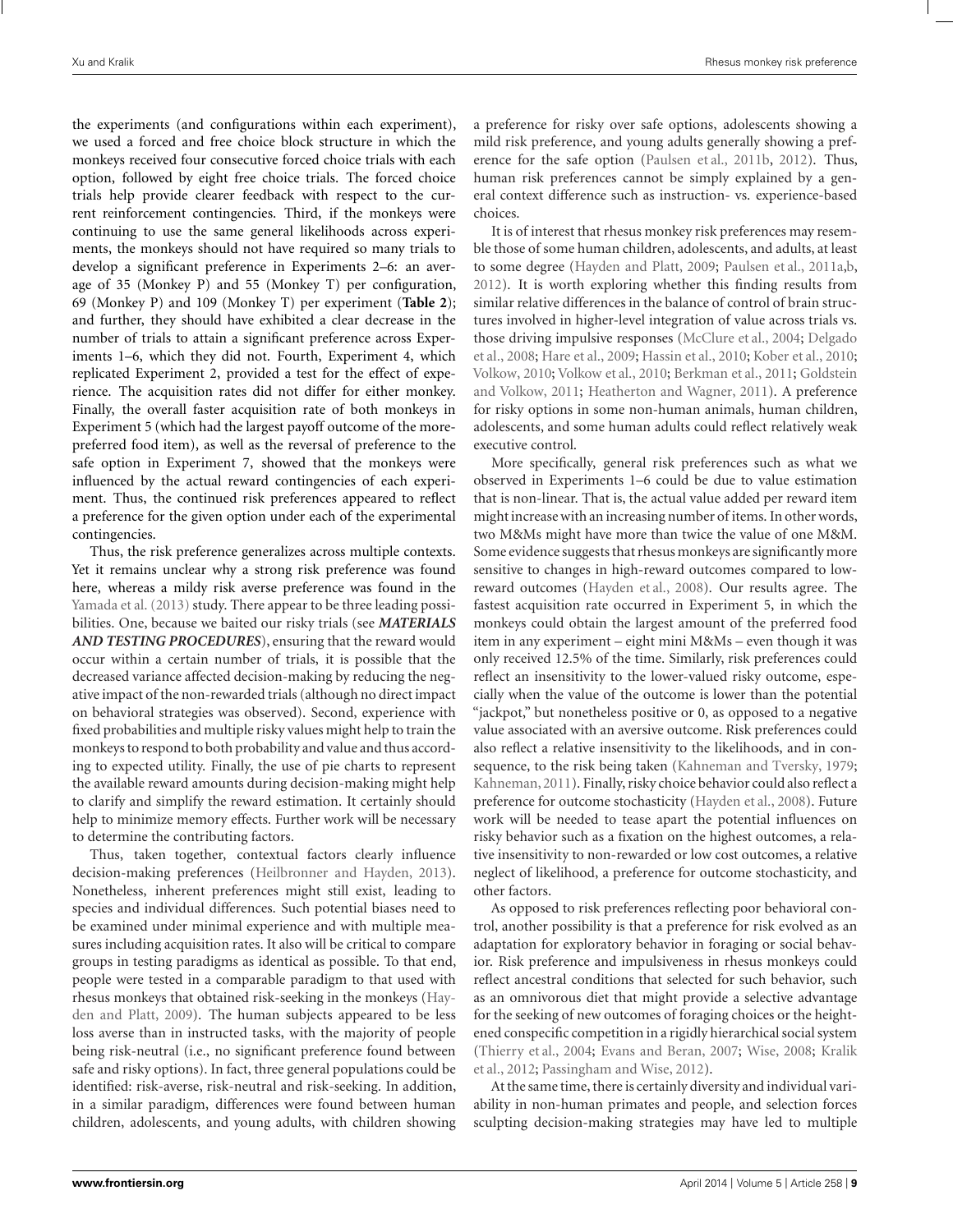<span id="page-10-0"></span>response "niches," with relatively bolder and more prudent individuals both finding success. Indeed, even our two monkeys exhibited differences in their choice behavior: e.g., the effect of reward quality, and the use of response strategies in Experiment 7. Nonetheless, general species differences are also possible. Because our two subjects revealed the same general preferences in all seven experiments and because our results match other studies showing risk preferences in rhesus monkeys [\(McCoy and Platt, 2005;](#page-11-0) [Hayden et al.](#page-11-0), [2008\)](#page-11-0), our findings might represent rhesus monkey preferences in general, at least under our task parameters. Future work with more subjects will be necessary to determine species-level risky preferences and to further characterize the circumstances they may manifest. A two-subject study does however reveal a capacity within the species among at least a subpopulation of individuals, especially when corroborated by other published findings.

Finally, we found some evidence for the influence of reward quality on preference: risk preferences decreased with the decrease in reward quality in Experiment 6 versus 4 (significantly so for monkey P). A heightened general reward level in the environment can increase the motivational level of the individual, leading to increased response vigor [\(Niv et al., 2007\)](#page-11-0). This finding corroborates those that have found increasing risk-seeking with increasing motivation, such as hunger, but contrasts with other findings (Caraco et al., 1980; [Kacelnik and Bateson](#page-11-0), [1996,](#page-11-0) [1997](#page-11-0); Abreu and Kacelnik, 1999; [Yamada et al., 2013\)](#page-12-0). To be sure, more work is necessary to clarify the effects of related variables such as motivation, "wealth," and general environmental conditions on risk behavior.

#### **SAFETY PREFERENCE: EXPERIMENT 7**

Despite the risk preference shown in Experiments 1–6 and in published work [\(McCoy and Platt, 2005;](#page-11-0) [Hayden et al., 2008;](#page-11-0) O'Neill and Schultz, [2010](#page-11-0)), the results in Experiment 7 showed that the risk preference could be overcome, and that it was not simply due to factors such as the neglect of likelihood or the insensitivity to trials with no reward. Ultimately, both monkeys demonstrated the capacity to integrate likelihood and value across trials to obtain an expected utility for the risky option, which was lower than the safe option in Experiment 7. The incentive required to induce monkeys to shift from risky to safe options needs further study, especially since our two monkeys appeared to use different strategies. Monkey T used a win-stay, lose-shift strategy, but Monkey P did not. In any case, Experiment 7 shows that rhesus monkeys have the capacity to override any impulsive tendency to select the option with the highest possible outcome under our experimental conditions, as was found in the [Yamada et al.](#page-12-0) [\(2013](#page-12-0)) study.

#### **CONCLUSION**

Affective decision-making is a fundamental cognitive process, with multiple phenotypi[c variations in people \(Heino et al., 1996;](#page-11-0) Kahneman and Tversky, [2000](#page-11-0); [Weber et al.](#page-12-0), [2002](#page-12-0); [Schuck-Paim et al.](#page-11-0), [2004;](#page-11-0) [Soane and Chmiel, 2005](#page-11-0)[;](#page-12-0) [Paulsen et al.](#page-11-0), [2011b](#page-11-0); Weller and Tikir, [2011](#page-12-0)), and with significant personal, societal, and clinical ramificati[ons when risk-seeking becomes excessive \(](#page-11-0)Rasmussen and Eisen, [1992](#page-11-0); Davis et al., 2004; [Fishbein et al., 2005;](#page-11-0) Kreek et al., [2005](#page-11-0); Admon et al., 2012). An evolutionary and comparative analysis should help delineate the nature of its underlying component processes and the conditions under which different phenotypes are manifested.

In the present study, we found that rhesus monkeys prefer risky to safe options in many circumstances, at least when the expected value of the safe and risky options are equivalent. How this risky preference interacts with utility maximization is yet to be determined. Rhesus monkeys are descendants of the last common ancestor (LCA) of Old World monkeys, apes, and humans. Assuming that their capabilities resemble the LCA, at least more closely than modern humans do, this catarrhine species' abilities may reflect the evolution of cognition in our lineage at a time when both a lower-level impulsive process and a higher-level, more integrative process existed, with perhaps a bias toward the former. Given that a general dual-process architecture is hypothesized to underlie human cognition (Bechara, 2005; [Kahneman,](#page-11-0) [2011](#page-11-0); Dolan and Dayan, 2013; Evans and Stanovich, 2013), behavioral and neurophysiological studies with rhesus monkeys should help characterize the dynamics of the underlying cognitive processes, as well as provide insight into the evolutionary history of decision-making in a risky and uncertain world.

## **ACKNOWLEDGMENTS**

We thank William Sampson for assistance. We also thank Steven Wise for comments on the manuscript.

## **REFERENCES**

- Abreu, F. B. E., and Kacelnik, A. (1999). Energy budgets and risk-sensitive foraging in starlings. *Behav. Ecol.* 10, 338–345. doi: 10.1093/beheco/10.3.338
- Admon, R., Bleich-Cohen, M., Weizmant, R., Poyurovsky, M., Faragian, S., and Hendler, T. (2012). Functional and structural neural indices of risk aversion in obsessive-compulsive disorder (OCD). *Psychiatry Res.* 203, 207–213. doi: 10.1016/j.pscychresns.2012.02.002
- Bechara, A. (2005). Decision making, impulse control and loss of willpower to resist drugs: a neurocognitive perspective. *Nat. Neurosci.* 8, 1458–1463.
- Beran,M. J. (2002). Maintenance of self-imposed delay of gratification by four chimpanzees (*Pan troglodytes*) and an Orangutan (*Pongo pygmaeus*). *J. Gen. Psychol.* 129, 49–66. doi: 10.1080/00221300209602032
- Beran,M. J., Savage-Rumbaugh, E. S., Pate, J. L., and Rumbaugh, D. M. (1999). Delay of gratification in chimpanzees (*Pan troglodytes*). *Dev. Psychobiol.* 34, 119–127. doi: 10.1002/(SICI)1098-2302(199903)34:2<119::AID-DEV5>3.0.CO;2-P
- Berkman, E. T., Falk, E. B., and Lieberman, M. D. (2011). In the trenches of realworld self-control: neural correlates of breaking the link between craving and smoking. *Psychol. Sci.* 22, 498–506. doi: 10.1177/0956797611400918
- Caraco, T., Martindale, S., and Whittam, T. S. (1980). An empirical demonstration of risk-sensitive foraging preferences. *Anim. Behav.* 28, 820–830. doi: 10.1016/S0003-3472(80)80142-4
- Chen, M. K., Lakshminarayanan, V., and Santos, L. R. (2006). How basic are behavioral biases? Evidence from capuchin monkey trading behavior. *J. Polit. Econ.* 114, 517–537. doi: 10.1086/503550
- Davis, C., Levitan, R. D., Muglia, P., Bewell, C., and Kennedy, J. L. (2004). Decisionmaking deficits and overeating: a risk model for obesity. *Obes. Res.* 12, 929–935. doi: 10.1038/oby.2004.113
- Delgado, M. R., Gillis, M. M., and Phelps, E. A. (2008). Regulating the expectation of reward via cognitive strategies. *Nat. Neurosci.* 11, 880–881. doi: 10.1038/ nn.2141
- Do, A. M., Rupert, A. V., and Wolford, G. (2008). Evaluations of pleasurable experiences: the peak-and-end rule. *Psychon. Bull. Rev.* 15, 96–98. doi: 10.3758/PBR.15.1.96
- Dolan, R. J., and Dayan, P. (2013). Goals and habits in the brain. *Neuron* 80, 312– 325. doi: 10.1016/j.neuron.2013.09.007
- Evans, J. S. B. T., and Stanovich, K. E. (2013). Dual-process theories of higher cognition: advancing the debate. *Perspect. Psychol. Sci.* 8, 223–241. doi: 10.1177/1745691612460685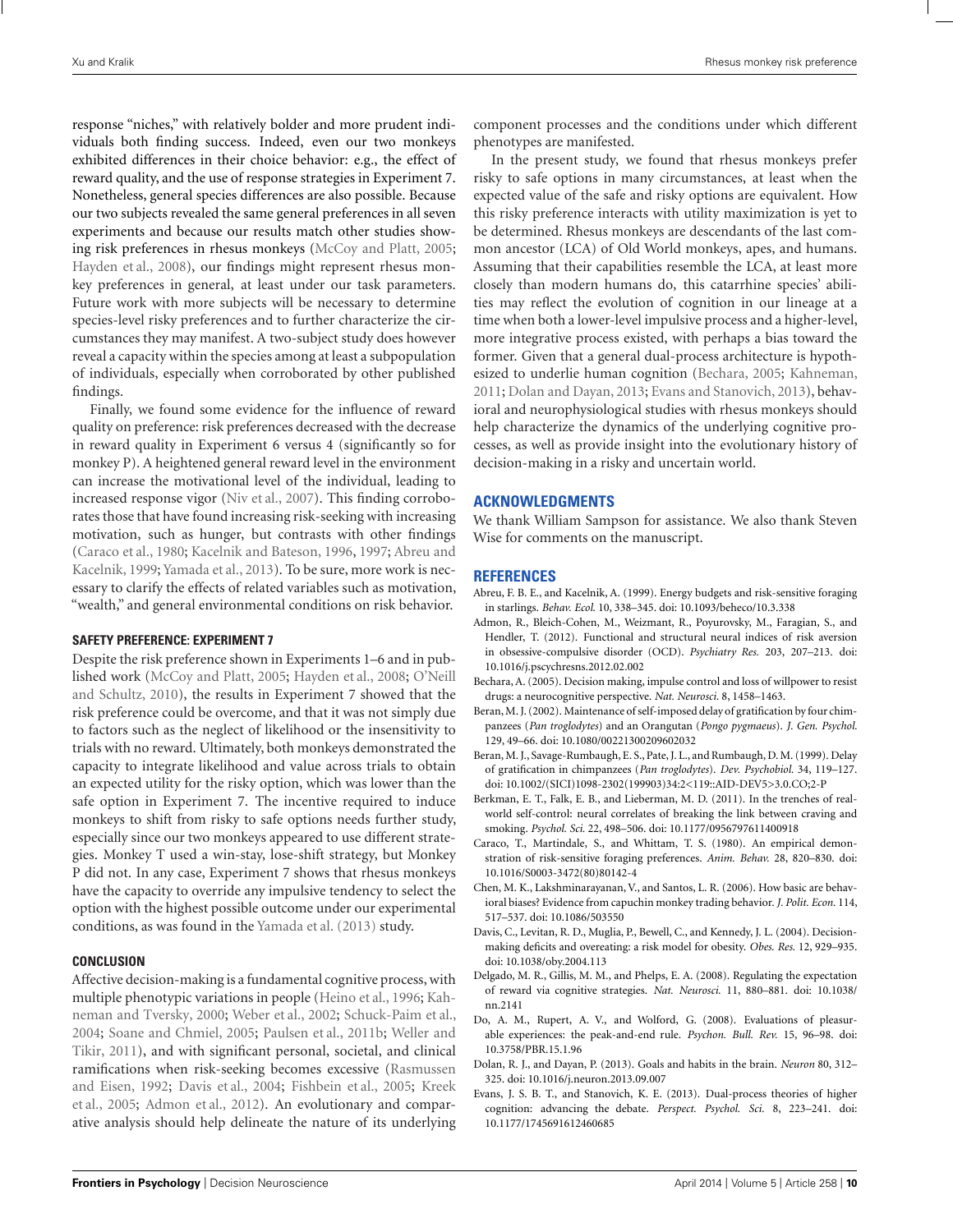- <span id="page-11-0"></span>Evans, T. A., and Beran, M. J. (2007). Delay of gratification and delay maintenance by rhesus macaques (*Macaca mulatta*). *J. Gen. Psychol.* 134, 199–216. doi: 10.3200/GENP.134.2.199-216
- Fishbein, D. H., Eldreth, D. L., Hyde, C., Matochik, J. A., London, E. D., Contoreggi, C., et al. (2005). Risky decision making and the anterior cingulate cortex in abstinent drug abusers and nonusers. *Brain Res. Cogn. Brain Res.* 23, 119–136. doi: 10.1016/j.cogbrainres.2004.12.010
- Genovesio, A., Brasted, P. J., Mitz, A. R., and Wise, S. P. (2005). Prefrontal cortex activity related to abstract response strategies. *Neuron* 47, 307–320. doi: 10.1016/j.neuron.2005.06.006
- Goldstein, R. Z., and Volkow, N. D. (2011). Dysfunction of the prefrontal cortex in addiction: neuroimaging findings and clinical implications. *Nat. Rev. Neurosci.* 12, 652–669. doi: 10.1038/nrn3119
- Hare, T. A., Camerer, C. F., and Rangel, A. (2009). Self-control in decision-making involves modulation of the vmPFC valuation system. *Science* 324, 646–648. doi: 10.1126/science.1168450
- Hassin, R. R., Ochsner, K. N., and Trope, Y. (2010). *Self Control in Society, Mind, and Brain*. New York: Oxford University Press. doi: 10.1093/acprof:oso/9780195391381.001.0001
- Hayden, B. Y., Heilbronner, S. R., Nair, A. C., and Platt, M. L. (2008). Cognitive influences on risk-seeking by rhesus macaques. *Judgm. Decis. Mak.* 3, 389–395.
- Hayden, B. Y., and Platt, M. L. (2007). Temporal discounting predicts risk sensitivity in rhesus Macaques. *Curr. Biol.* 17, 49–53. doi: 10.1016/j.cub.2006.10.055
- Hayden, B. Y., and Platt, M. L. (2009). Gambling for Gatorade: risk-sensitive decision making for fluid rewards in humans. *Anim. Cogn.* 12, 201–207. doi: 10.1007/s10071-008-0186-8
- Heatherton, T. F., and Wagner, D. D. (2011). Cognitive neuroscience of selfregulation failure. *Trends Cogn. Sci.* 15, 132–139. doi: 10.1016/j.tics.2010.12.005
- Heilbronner, S. R., and Hayden, B. Y. (2013). Contextual factors explain risk-seeking preferences in rhesus monkeys. *Front. Neurosci.* 7:7. doi: 10.3389/fnins.2013.00007
- Heino, A., Vandermolen, H. H., and Wilde, G. J. S. (1996). Differences in risk experience between sensation avoiders and sensation seekers. *Pers. Individ. Dif.* 20, 71–79. doi: 10.1016/0191-8869(95)00152-V
- Hsee, C. K., and Zhang, J. A. (2010). General Evaluability Theory. *Perspect. Psychol. Sci.* 5, 343–355. doi: 10.1177/1745691610374586
- Jung, K., and Kralik, J. D. (2013). Get it while it's hot: a peak-first bias in self-generated choice order in rhesus macaques. *PLoS ONE* 8:e83814. doi: 10.1371/journal.pone.0083814
- Kacelnik, A., and Bateson, M. (1996). Risky theories the effects of variance on foraging decisions. *Am. Zool.* 36, 402–434.
- Kacelnik, A., and Bateson, M. (1997). Risk-sensitivity: crossroads for theories of decision-making. *Trends Cogn. Sci.* 1, 304–309. doi: 10.1016/S1364- 6613(97)01093-0
- Kahneman, D. (2011). *Thinking, Fast and Slow*. New York: Farrar, Straus, and Giroux.
- Kahneman, D., and Frederick, S. (2002). "Representativeness revisited: attribute substitution in intuitive judgment," in *Heuristics and Biases: The Psychology of Intuitive Judgment*, eds T. Gilovich, D. W. Griffin, and D. Kahneman (Cambridge: Cambridge University Press), 49–81. doi: 10.1017/CBO9780511808098.004
- Kahneman, D., Fredrickson, B. L., Schreiber, C. A., and Redelmeier, D. A. (1993). When more pain is preferred to less: adding a better end. *Psychol. Sci.* 4, 401–405. doi: 10.1111/j.1467-9280.1993.tb00589.x
- Kahneman, D., Slovic, P., and Tversky, A. (eds). (1982). *Judgement Under Uncertainty*: *Heuristics and Biases*. Cambridge: Cambridge University Press. doi: 10.1017/CBO9780511809477
- Kahneman, D., and Tversky, A. (1979). Prospect theory: analysis of decision under risk. *Econometrica* 47, 263–291. doi: 10.2307/1914185
- Kahneman, D., and Tversky, A. (1984). Choices, values, and frames. *Am. Psychol.* 39, 341–350. doi: 10.1037/0003-066X.39.4.341
- Kahneman, D., and Tversky, A. (2000). *Choices, Values, and Frames*. Cambridge: Cambridge University Press.
- Klos, A. (2005). Investment decisions and time horizon: risk perception and risk behavior in repeated gambles. *Manag. Sci.* 51, 1777–1790. doi: 10.1287/mnsc.1050.0429
- Kober, H., Mende-Siedlecki, P., Kross, E. F., Weber, J., Mischel, W., Hart, C. L., et al. (2010). Prefrontal-striatal pathway underlies cognitive regulation of craving. *Proc. Natl. Acad. Sci. U.S.A.* 107, 14811–14816. doi: 10.1073/pnas.1007779107
- Kralik, J. D., and Sampson, W. W. (2012). A fruit in hand is worth many more in the bush: steep spatial discounting by free-ranging rhesus macaques (*Macaca mulatta*). *Behav. Process.* 89, 197–202. doi: 10.1016/j.beproc.2011. 09.010
- Kralik, J. D., Xu, E. R., Knight, E. J., Khan, S. A., and Levine, W. J. (2012). When less is more: evolutionary origins of the affect heuristic. *PLoS ONE* 7:e46240. doi: 10.1371/journal.pone.0046240
- Kreek, M. J., Nielsen, D. A., Butelman, E. R., and Laforge, K. S. (2005). Genetic influences on impulsivity, risk taking, stress responsivity and vulnerability to drug abuse and addiction. *Nat. Neurosci.* 8, 1450–1457. doi: 10.1038/ nn1583
- Lakshminarayanan, V. R., Chen, M. K., and Santos, L. R. (2011). The evolution of decision-making under risk: framing effects in monkey risk preferences. *J. Exp. Soc. Psychol.* 47, 689–693. doi: 10.1016/j.jesp.2010.12.011
- McClure, S. M., Laibson, D. I., Loewenstein, G., and Cohen, J. D. (2004). Separate neural systems value immediate and delayed monetary rewards. *Science* 306, 503–507. doi: 10.1126/science.1100907
- McCoy, A. N., and Platt, M. L. (2005). Risk-sensitive neurons in macaque posterior cingulate cortex. *Nat. Neurosci.* 8, 1220–1227. doi: 10.1038/nn1523
- Montgomery, H., and Adelbratt, T. (1982). Gambling decisions and information about expected value. *Organ. Behav. Hum. Perform.* 29, 39–57. doi: 10.1016/0030- 5073(82)90241-0
- Niv, Y., Daw, N. D., Joel, D., and Dayan, P. (2007). Tonic dopamine: opportunity costs and the control of response vigor. *Psychopharmacology* 191, 507–520. doi: 10.1007/s00213-006-0502-4
- O'Neill, M., and Schultz, W. (2010). Coding of reward risk by orbitofrontal neurons is mostly distinct from coding of reward value. *Neuron* 68, 789–800. doi: 10.1016/j.neuron.2010.09.031
- Passingham, R. E., and Wise, S. P. (2012). *The Neurobiology of the Prefrontal Cortex: Anatomy, Evolution, and the Origin of Insight*. Oxford: Oxford University Press.
- Paulsen, D. J., Carter, R. M., Platt, M. L., Huettel, S. A., and Brannon, E. M. (2011a). Neurocognitive development of risk aversion from early childhood to adulthood. *Front. Hum. Neurosci.* 5:178. doi: 10.3389/fnhum.2011.00178
- Paulsen, D. J., Platt, M. L., Huettel, S. A., and Brannon, E. M. (2011b). Decisionmaking under risk in children, adolescents, and young adults. *Front. Psychol.* 2:72. doi: 10.3389/fpsyg.2011.00072
- Paulsen, D. J., Platt, M. L., Huettel, S. A., and Brannon, E. M. (2012). From risk-seeking to risk-averse: the development of economic risk preference from childhood to adulthood. *Front. Psychol.* 3:313. doi: 10.3389/fpsyg.2012. 00313
- Rabin, M., and Vayanos, D. (2010). The gambler's and hot-hand fallacies: theory and applications. *Rev. Econ. Stud.* 77, 730–778. doi: 10.1111/j.1467- 937X.2009.00582.x
- Rasmussen, S. A., and Eisen, J. L. (1992). The epidemiology and clinical features of obsessive compulsive disorder. *Psychiatr. Clin. North Am.* 15, 743–758.
- Samuelson, P. A. (1963). Risk and uncertainty: a fallacy of large numbers. *Scientia* 98, 108–113.
- Schuck-Paim, C., Pompilio, L., and Kacelnik, A. (2004). State-dependent decisions cause apparent violations of rationality in animal choice. *PLoS Biol.* 2:e402. doi: 10.1371/journal.pbio.0020402
- Shiv, B., Loewenstein, G., Bechara, A., Damasio, H., and Damasio, A. R. (2005). Investment behavior and the negative side of emotion. *Psychol. Sci.* 16, 435–439. doi: 10.1111/j.0956-7976.2005.01553.x
- Slovic, P., Finucane, M., Peters, E., and Macgregor, D. G. (2002). "The affect heuristic," in *Heuristics and Biases: The Psychology of Intuitive Judgment*, eds T. Gilovich, D. W. Griffin, and D. Kahneman (Cambridge: Cambridge University Press), 397–420. doi: 10.1017/CBO9780511808098.025
- Soane, E., and Chmiel, N. (2005). Are risk preferences consistent? The influence of decision domain and personality. *Person. Individ. Dif.* 38, 1781–1791. doi: 10.1016/j.paid.2004.10.005
- Sundali, J., and Croson, R. (2006). Biases in casino betting: the hot hand and the gambler's fallacy. *Judgm. Decis. Mak.* 1, 1–12.
- Thierry, B., Mewa, S., and Kaumanns, W. (2004). *Macaque Societies : A model for the Study of Social Organization*. Cambridge: Cambridge University Press.
- Tversky, A., and Kahneman, D. (1974). Judgment under uncertainty: heuristics and biases. *Science* 185, 1124–1131. doi: 10.1126/science.185.4157.1124
- Tversky, A., and Kahneman, D. (1981). The framing of decisions and the psychology of choice. *Science* 211, 453–458. doi: 10.1126/science.7455683